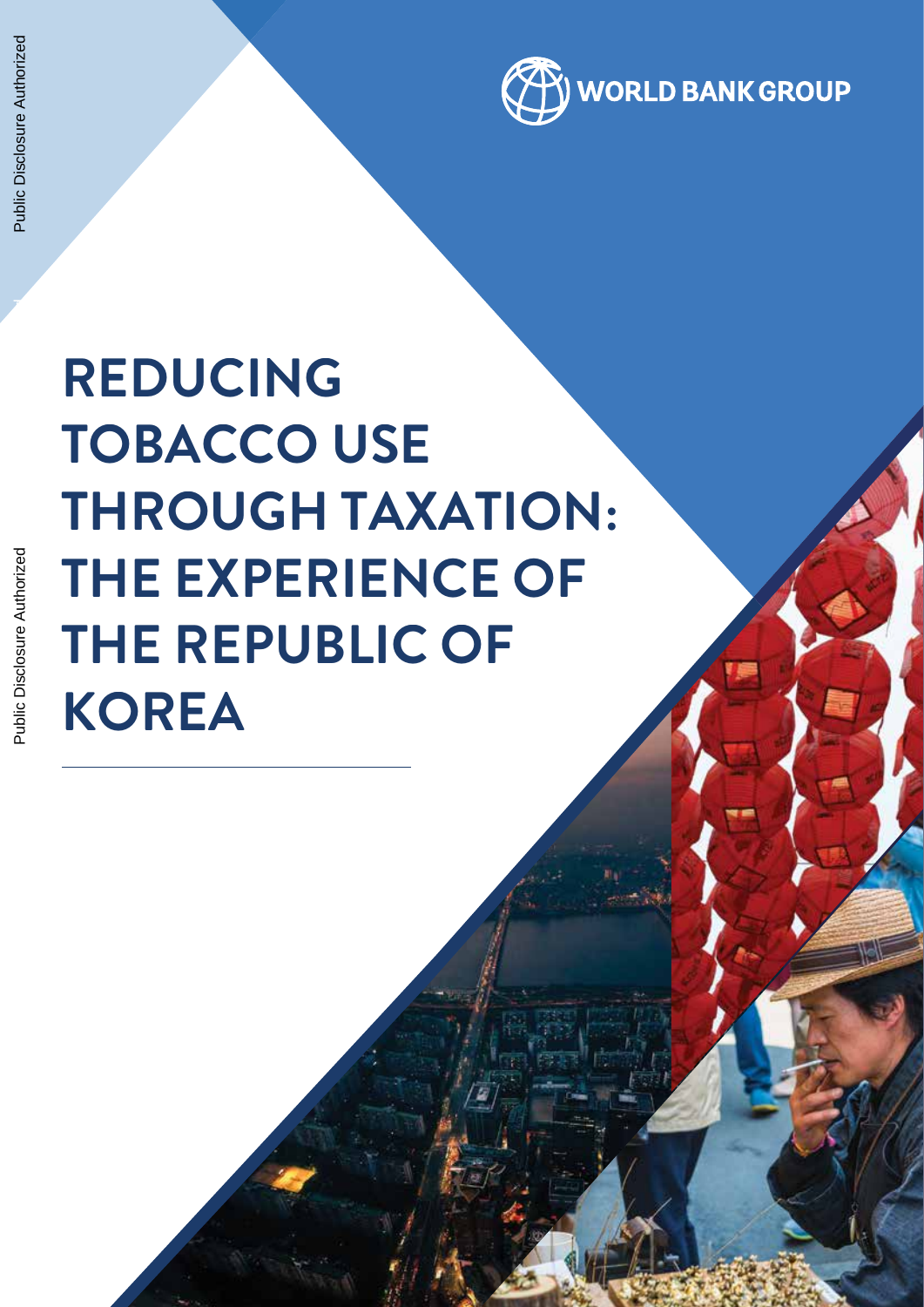Cover photos (clockwise from left): Seoul, South Korea. Photo by Dmitriy Berdnik / Unsplash. Paper Lanterns, Seoul. Photo by Todd Brogowski / Unsplash. Market trader craftsman smoking at street market stall Seoul Korea. fotoVoyager / iStock.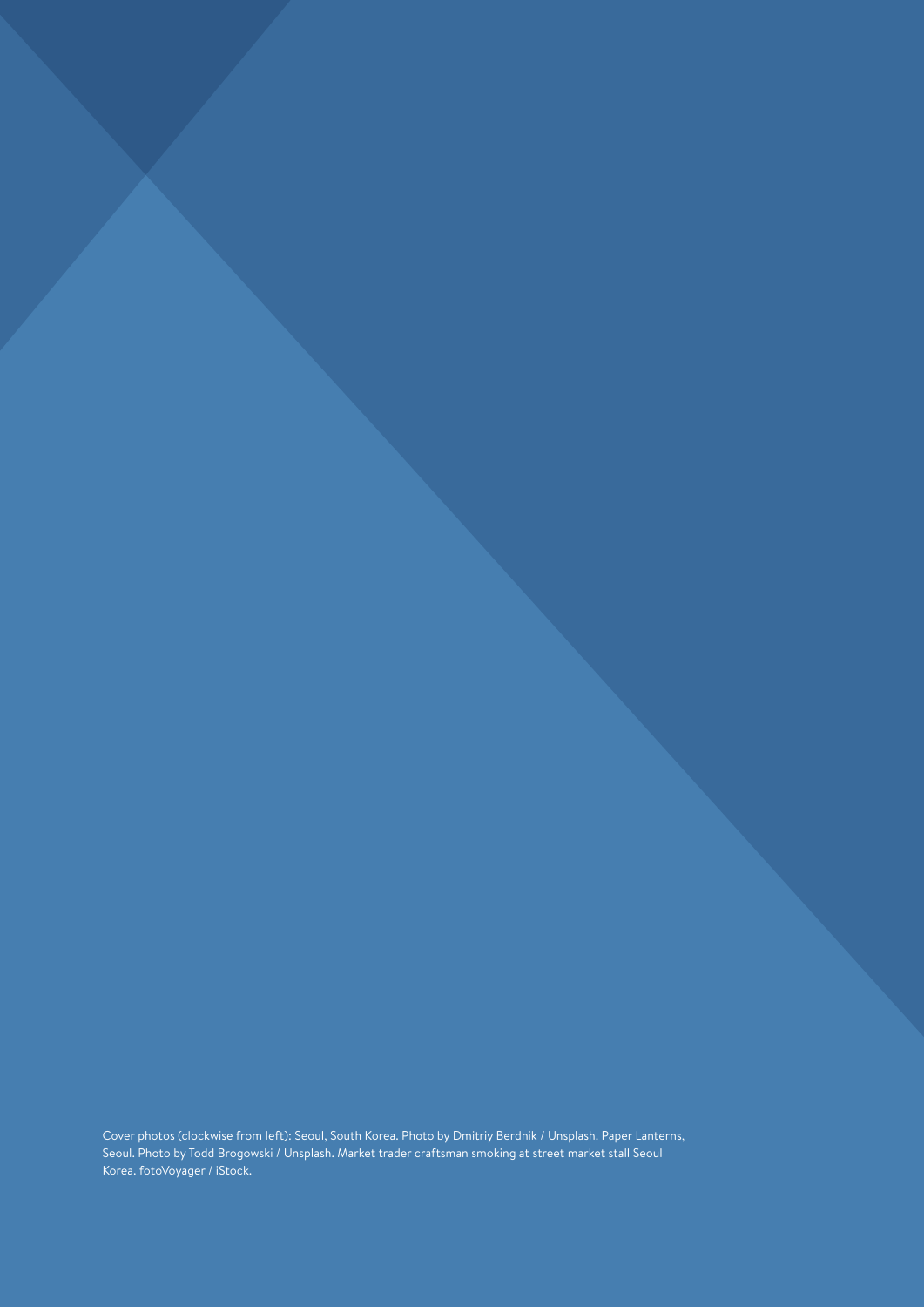# **REDUCING TOBACCO USE THROUGH TAXATION: THE EXPERIENCE OF THE REPUBLIC OF KOREA**

World Bank Group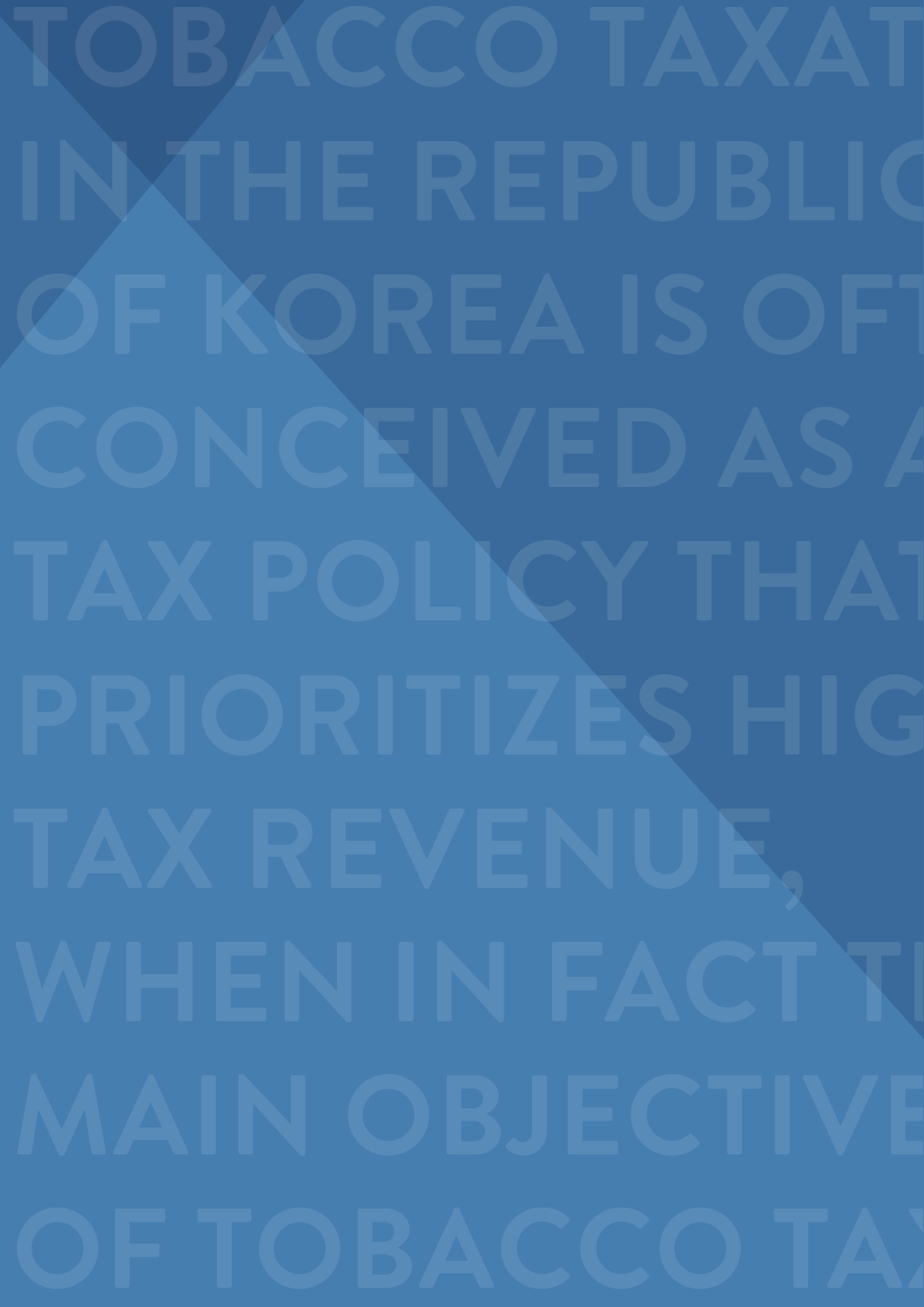# **CONTENTS**

| <b>Acknowledgments</b>                                                                     | VII             |
|--------------------------------------------------------------------------------------------|-----------------|
| <b>Abstract</b>                                                                            | IX              |
| <b>Introduction</b>                                                                        | 1               |
| <b>Abbreviations</b>                                                                       | 3               |
| <b>Korean Tobacco Taxation at a Glance</b>                                                 | 4               |
| <b>Evolution of Cigarette Taxes in Korea</b>                                               | 5               |
| 1996 Tobacco Tax Reform                                                                    | 6               |
| 1997 Tobacco Tax Reform                                                                    | 6               |
| 2001 and 2002 Tobacco Tax Reforms                                                          | 6               |
| 2004 and 2005 Tobacco Tax Reforms                                                          | 7               |
| 2015 Tobacco Tax Reform                                                                    | 7               |
| <b>Taxes on Other Tobacco Products and E-cigarettes</b>                                    | 9               |
| <b>Taxes on E-cigarettes</b>                                                               | 10 <sup>1</sup> |
| Impact of Tobacco Tax Reform on Smoking Prevalence, Consumption, and<br><b>Tax Revenue</b> | 13              |
| <b>Impact on Smoking Prevalence</b>                                                        | 1 <sub>3</sub>  |
| <b>Smoking Prevalence by Age Group</b>                                                     | 15              |
| <b>Smoking Prevalence by Income Group</b>                                                  | 18              |
| <b>Impact on Consumption of Cigarettes and Tax Revenue</b>                                 | 20              |
| <b>Tobacco Tax Revenues</b>                                                                | 21              |
| <b>Impact on Health Expenditure</b>                                                        | 22              |
| <b>Discussions</b>                                                                         | 23              |
| <b>References</b>                                                                          | 25              |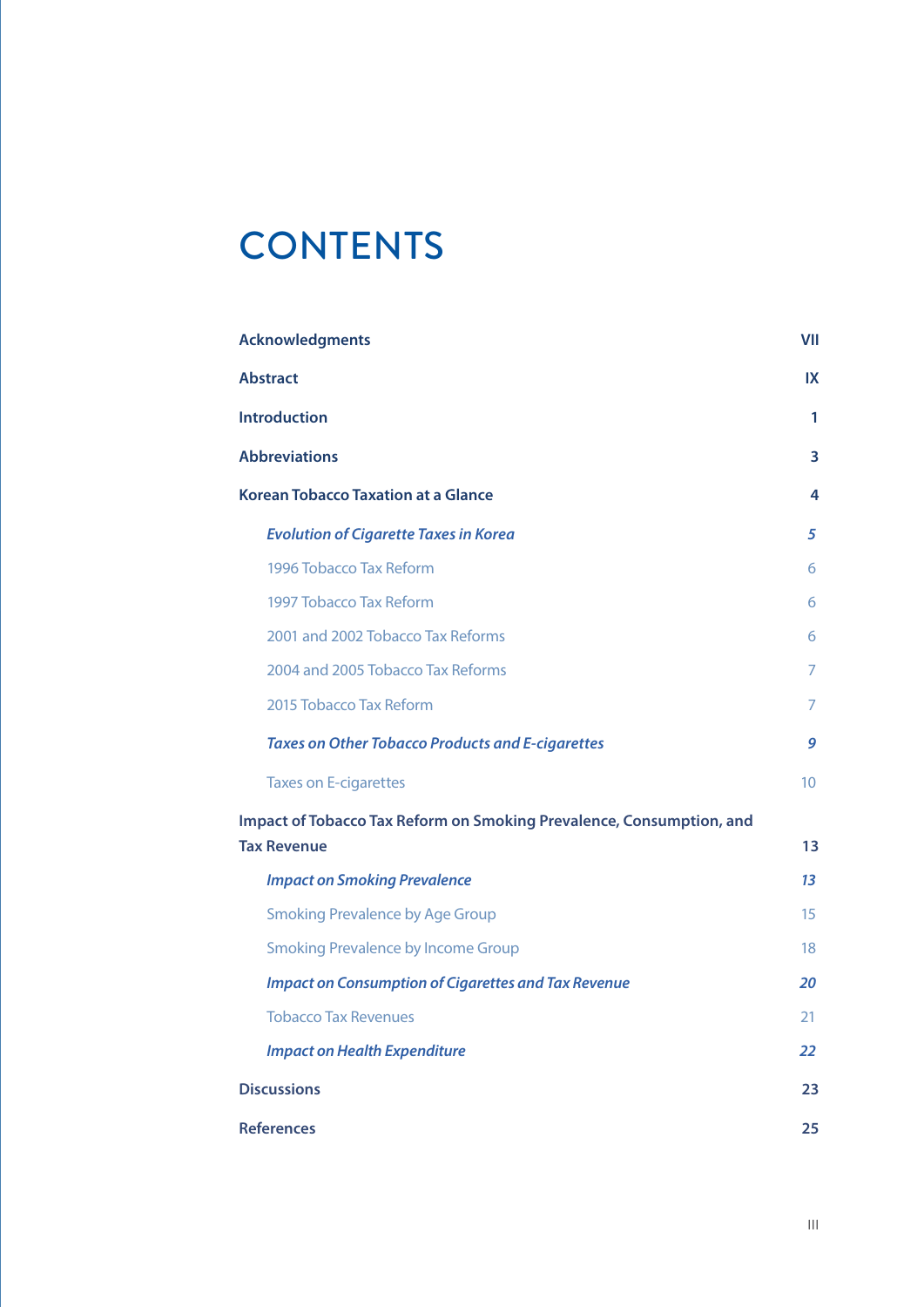# TABLES

| Table 1. Cigarette taxes in Korea              |    |
|------------------------------------------------|----|
| Table 2. Taxes on other tobacco products       |    |
| Table 3. Taxes on e-cigarettes                 |    |
| Table 4. Taxes on heat-not-burn tobacco (IQOS) | 12 |
| Table 5. Tobacco tax revenues                  |    |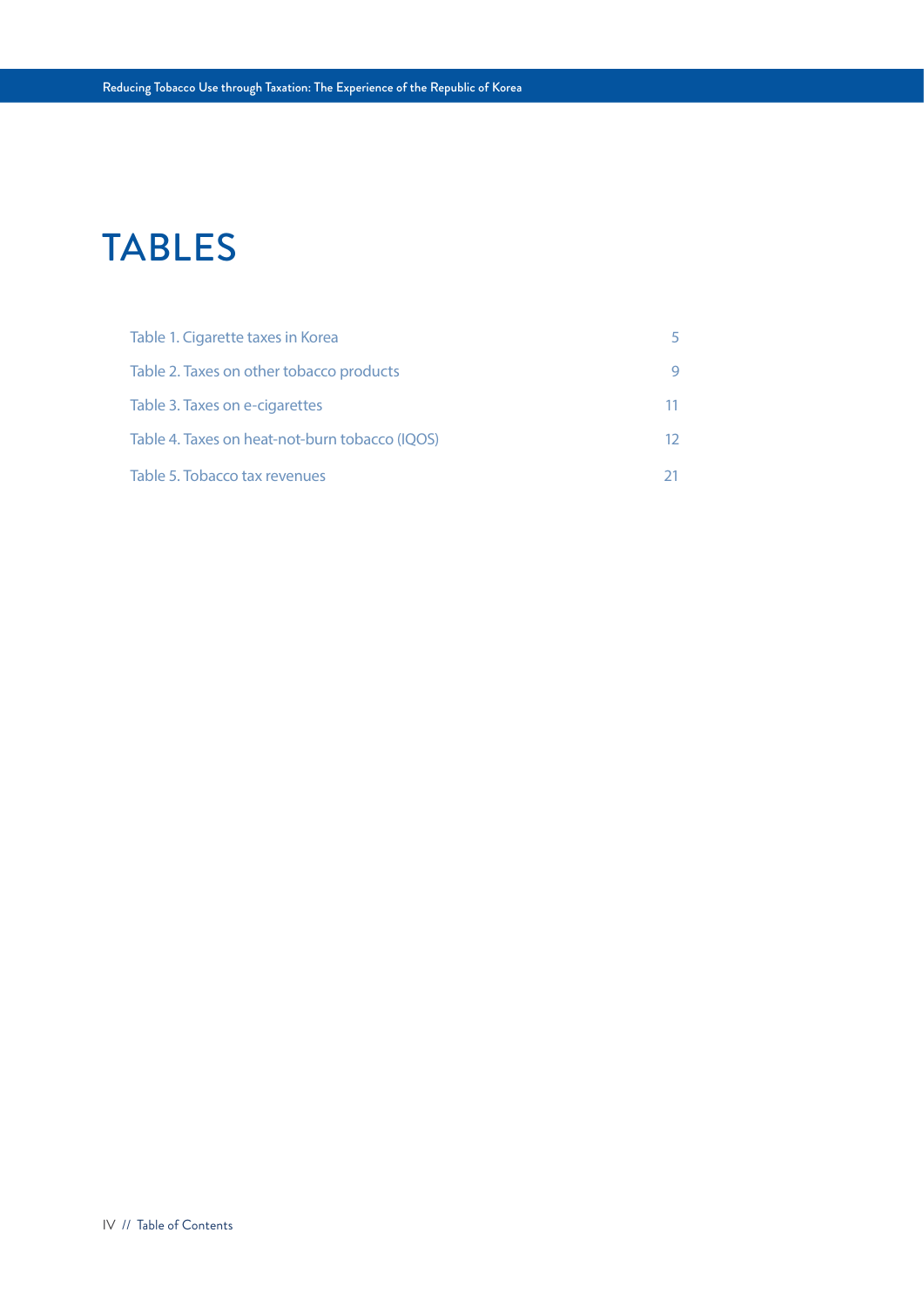# FIGURES

| Figure 1. Real price of cigarettes and affordability index             | 8  |
|------------------------------------------------------------------------|----|
| Figure 2. Price of cigarettes and smoking prevalence in OECD countries | 14 |
| Figure 3. Smoking prevalence in Korea                                  | 15 |
| Figure 4. Smoking prevalence in Kora (by age group)                    | 16 |
| Figure 5. Male smoking prevalence (by age group)                       | 16 |
| Figure 6. Female smoking prevalence (by age group)                     | 17 |
| Figure 7. Smoking prevalence among youth (ages 12 to 18 years)         | 17 |
| Figure 8. Smoking prevalence (by income group)                         | 18 |
| Figure 9. Male smoking prevalence in Korea (by income group)           | 19 |
| Figure 10. Female smoking prevalence in Korea (by income group)        | 19 |
| Figure 11. Consumption of cigarettes                                   | 20 |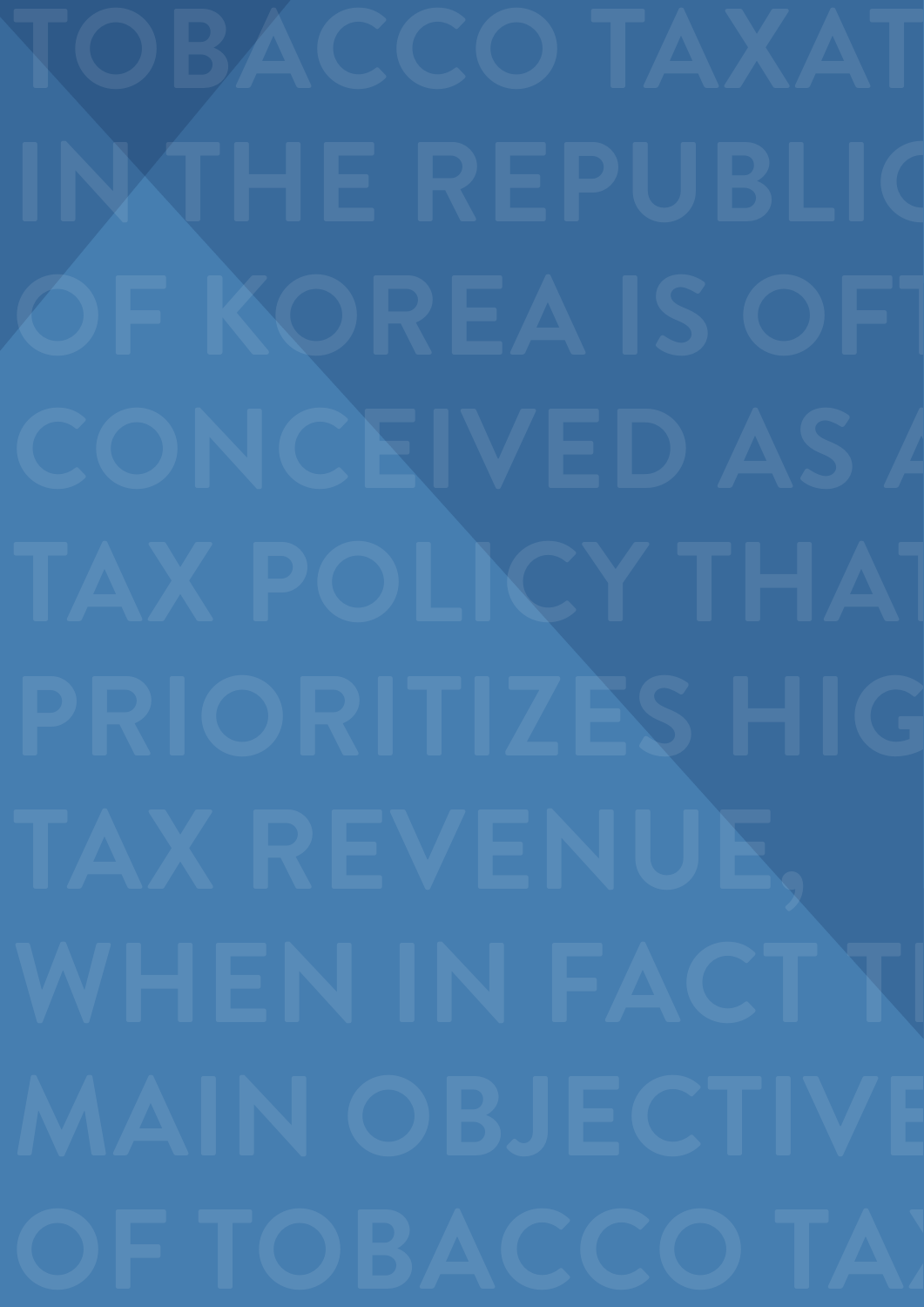# ACKNOWLEDGMENTS

This report was prepared by Seng Eun Choi, Senior Research Fellow, Korea Institute of Public Finance (KIPF). It has been produced as part of the World Bank Group Global Tobacco Control Program, under the overall coordination of Patricio V. Marquez, Lead Public Health Specialist, World Bank Group, and with the support of the Bill and Melinda Gates Foundation and Bloomberg Philanthropies.

Special thanks to Sung Il Cho, Jin Gyu Choi, Paul Isenman, and participants at the Joint World Bank Group-Korea Development Institute (KDI) Workshop on Taxation and Growth held on March 28–29, 2018, in Seoul, Republic of Korea, for their valuable comments and suggestions on earlier drafts of this report.

Angela Burton edited the report. Spaeth Hill designed the report.

The views and perspectives presented here are entirely those of the author, and do not reflect those of the World Bank Group.

# **Washington, DC, June 2018**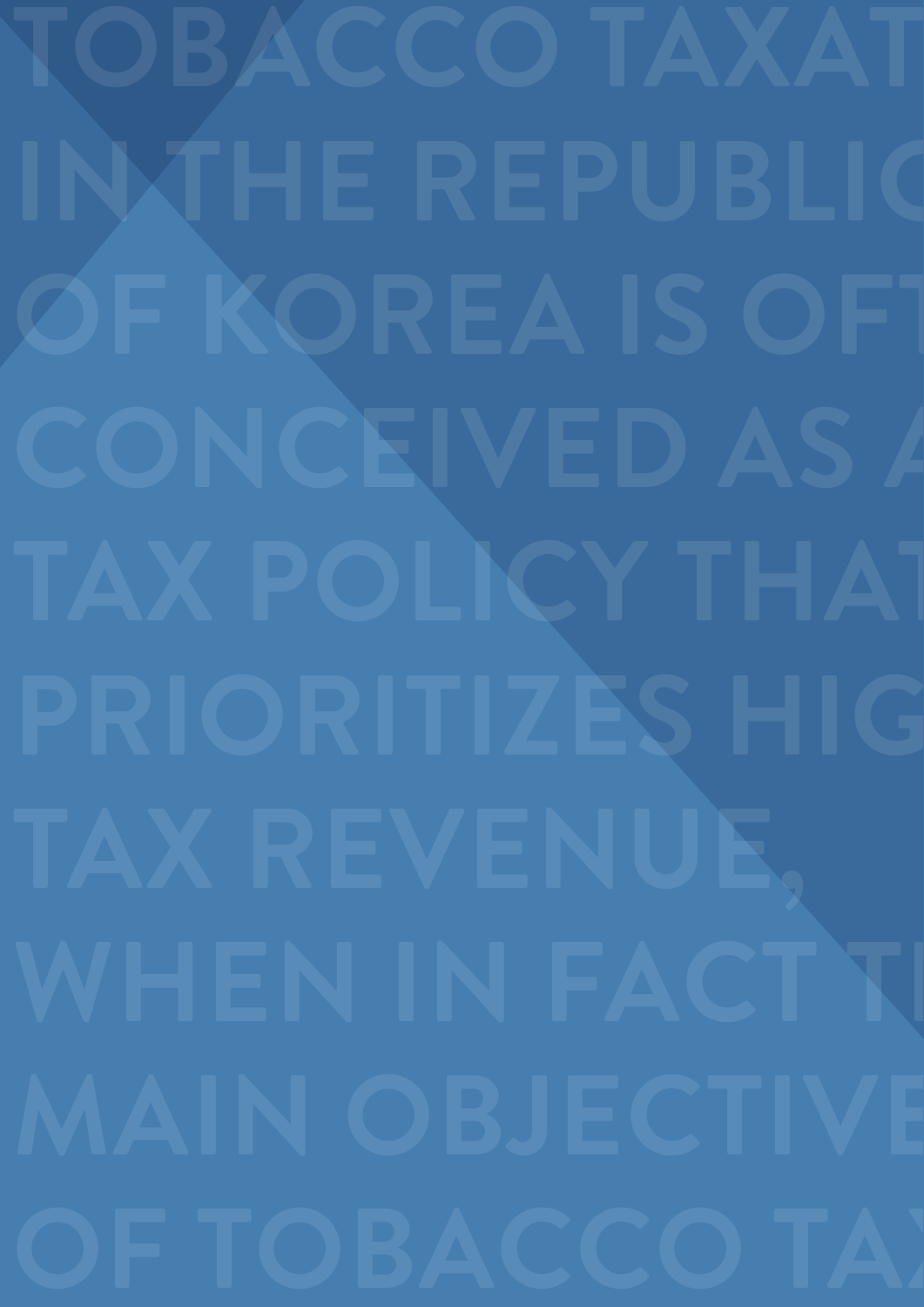# ABSTRACT

Tobacco taxation in the Republic of Korea (hereafter referred to as Korea) is often seen as a tax policy that prioritizes higher tax revenue, when in fact the main objective of the policy is actually to enhance public health through smoking cessation. This misconception often leads to unreasonable opposition to increased tobacco taxes – a situation partly responsible for the price of cigarettes in Korea increasing only seven times in 30 years. As a country with one of the highest male smoking rates and one of the lowest cigarette prices in the world, Korea has prioritized many tobacco control efforts, including bans on smoking in public places, regulations on tobacco advertising, and public education about the harms of tobacco use. Consistent implementation of tobacco control policies has helped to magnify the importance of using tobacco tax rises as the basis of tobacco price policy – though these reforms took a long time to implement.

Korea has experienced substantial reductions in smoking prevalence as a result of tobacco tax reforms. Along with other tobacco control programs, tobacco taxation has shown to be effective in reducing smoking. The most recent and significant tax reform in 2015 was the first in a decade – during which time the real price of cigarettes and the effective tax rate declined. At the same time, tobacco affordability rose. In response, the 2015 tobacco tax reform increased the price of cigarettes by an ambitious 80 percent, and took a strong stance on taxing other tobacco products and e-cigarettes in exactly the same way as cigarettes.

As a next step, indexing tobacco taxes to inflation or income growth rates needs to be considered, ensuring that the real price of cigarettes and effective tax rates are not reduced over time, and that affordability does not rise. This is important because, should it be another 10 years before the price of cigarettes is increased again, the effect of tobacco tax on smoking cessation could be eroded by growing affordability. Indexing tobacco taxes in this way could also help familiarize consumers with the idea of regular price increases, motivate current smokers to quit, and deter young people from taking up smoking in the first place.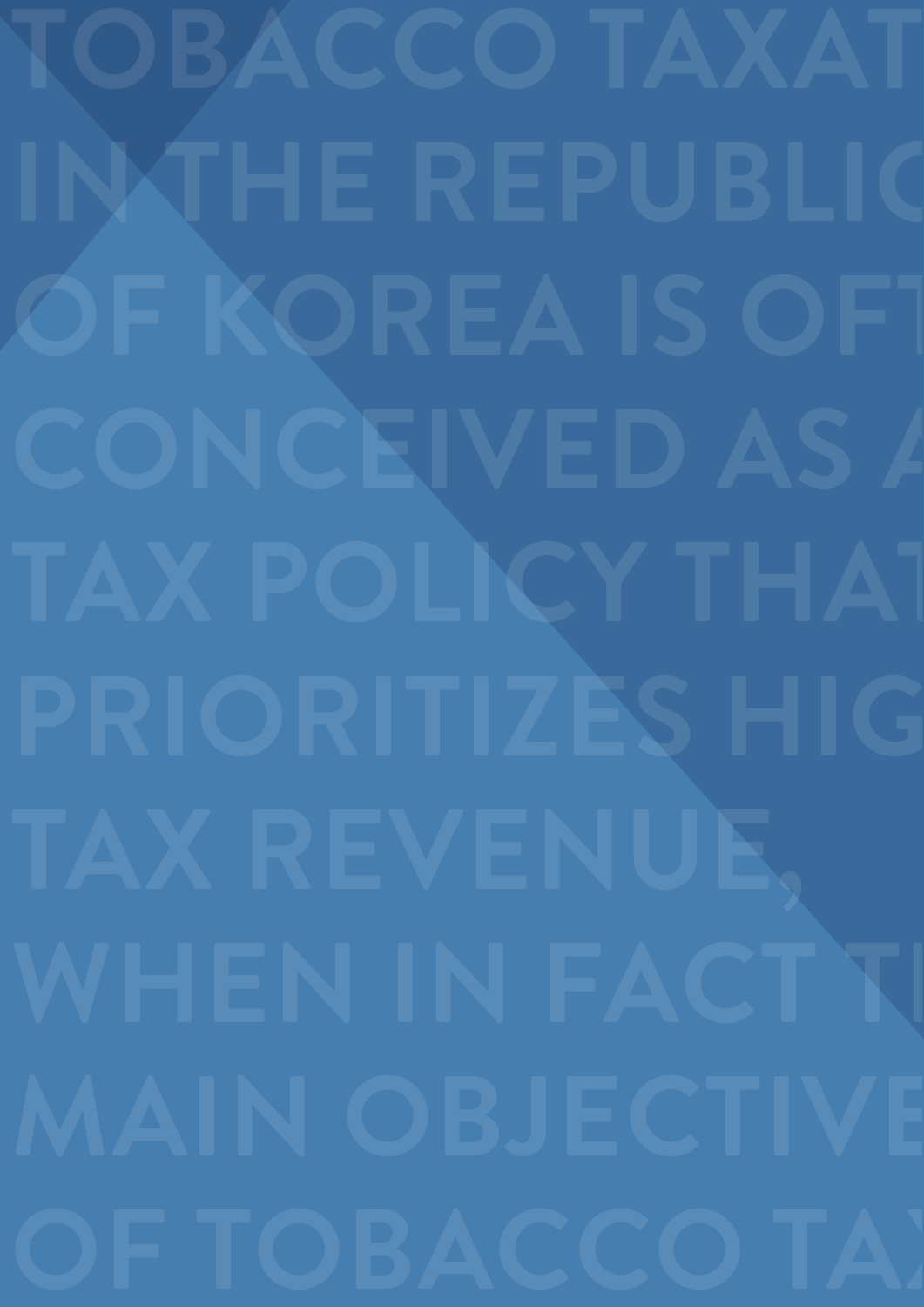# INTRODUCTION

Tobacco tax is an important policy tool for reducing smoking prevalence and promoting public health in all countries – be they advanced, developing or emerging economies. Tobacco excise taxes achieve two key, attractive policy goals: (a) the public health objective of reducing demand for tobacco products (in particular, consumption among current smokers) and reducing the number of new smokers via higher prices induced by taxes; and (b) achieving higher overall tax revenues – revenue that in low- and middle-income countries can be used to fund welfare spending and universal health coverage. Of these two objectives, enhancing public health should be a higher priority than revenue-generation.

But despite their track record, effective tobacco tax policies are not easy to implement. Critics of tobacco excise taxes argue against them on the grounds of regressivity, as low-income and vulnerable groups spend a greater share of their income on cigarettes compared to smokers in higher-income groups, and low-income people generally smoke more than higher-income people. However, there is increasing evidence that once health benefits and their economic implications for smokers and their families are included, tobacco taxes may be progressive overall, and that lower-income people are more responsive to price changes. Critics also argue that smokers hit by tax hikes may swap to cheaper tobacco products or illicit products – thereby fueling illicit trade and undermining the excise tax policy itself. So, while some governments try to reduce the risk of illicit trade through less stringent excise policies, there is no evidence that such tax policies deter illicit trade.

Other critics of tobacco taxes point to the risk of possible substitution of tobacco with alcohol and junk food, thereby cancelling out health benefits to some degree. They also argue that if smokers are "rationally addicted," the marginal damage of smoking and the optimal Pigouvian tax rates on tobacco products may be lower than expected. But there is no concrete, empirical evidence that those who quit tobacco use swap to consuming alcohol or junk food instead, and because of possible time-inconsistency in preferences, and negative impacts of smoking on the environment and others living with and around tobacco users, the marginal social damage of smoking and optimal tax rates on tobacco products may not be lower than expected.

Korea has one of the highest male smoking prevalence rates in the world, and one of the lowest cigarette prices. Until 2015, the price of cigarettes in Korea was the second lowest – and is still in the bottom quarter – of all OECD countries. To date, the country has undergone seven tobacco tax reforms, each of which has generated much opposition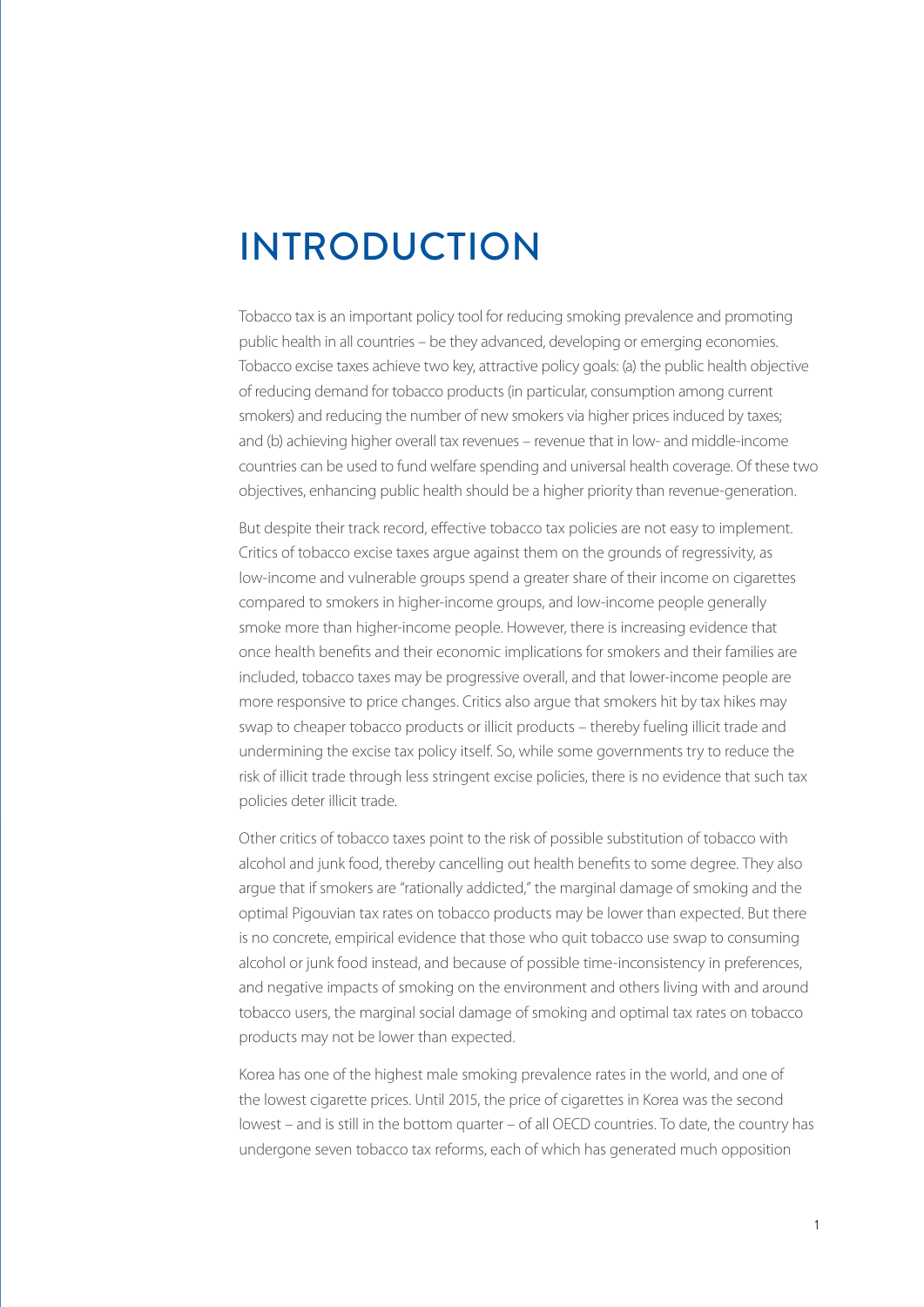and strong public resistance. This resistance meant that the price of cigarettes in Korea increased only seven times between 1996 and 2015, and that the price of cigarettes was static between 2005 and 2015. In 2015 this changed, with the raising of the price of all tobacco products by 80 percent. The 2015 tobacco tax reforms were strong in that they increased taxes on all tobacco products and e-cigarettes almost at the same time. This study examines these developments, including how Korean tobacco tax policies have evolved over time; how they have affected cigarette consumption and smoking prevalence among different age and income groups; and how they have affected tax revenues.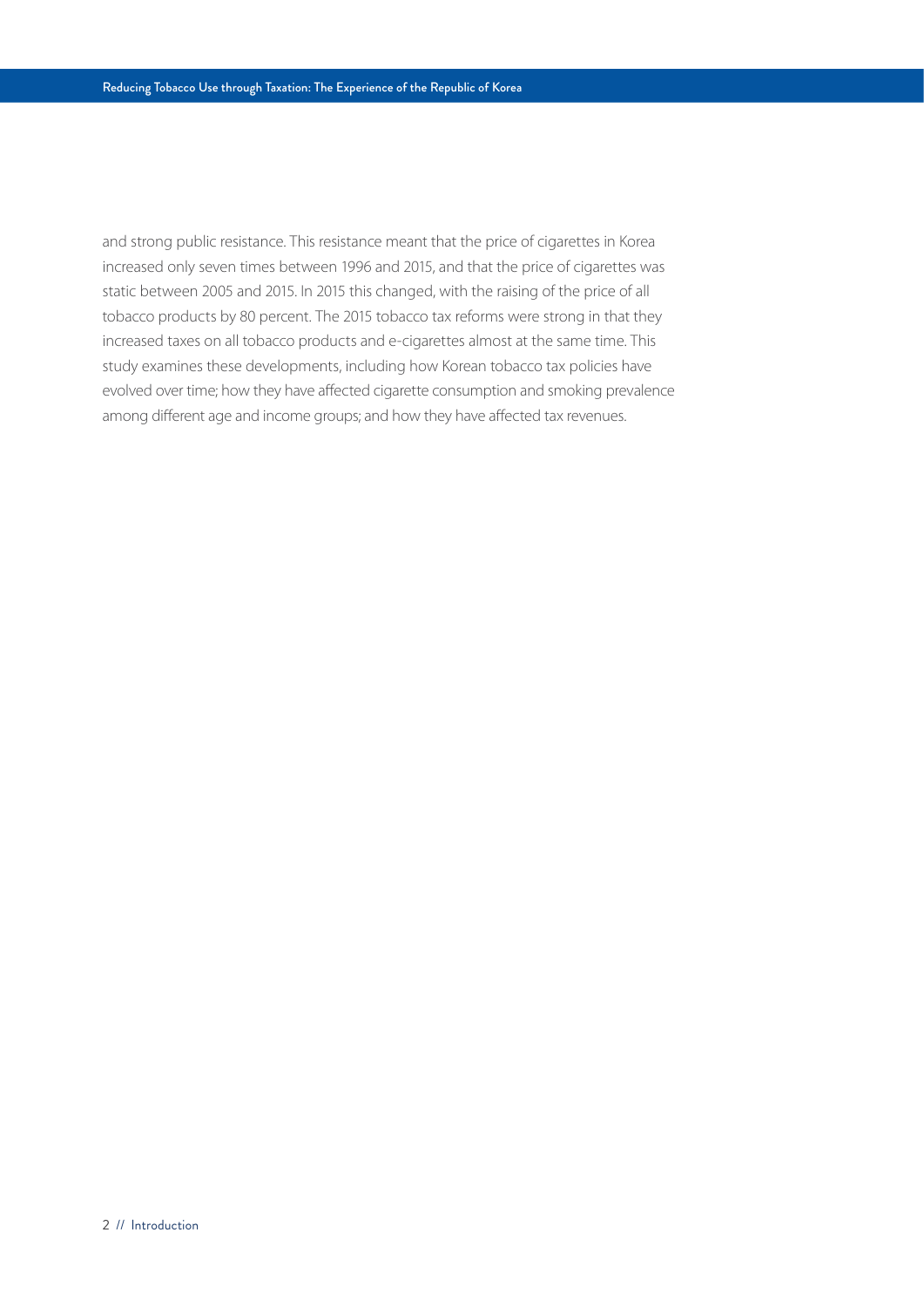# ABBREVIATIONS

| <b>KIPF:</b>  | Korea Institute of Public Finance                     |
|---------------|-------------------------------------------------------|
| <b>KOSIS:</b> | Korean Statistical Information Service                |
| KT&G:         | Korean Tobacco and Ginseng Corporation                |
| <b>NHPC:</b>  | National Health Promotion Charge                      |
| <b>NHPF:</b>  | National Health Promotion Fund                        |
| <b>OECD:</b>  | Organization for Economic Cooperation and Development |
| <b>TPSC:</b>  | Tobacco Production Stabilization Charge               |
| <b>VAT:</b>   | Value added tax                                       |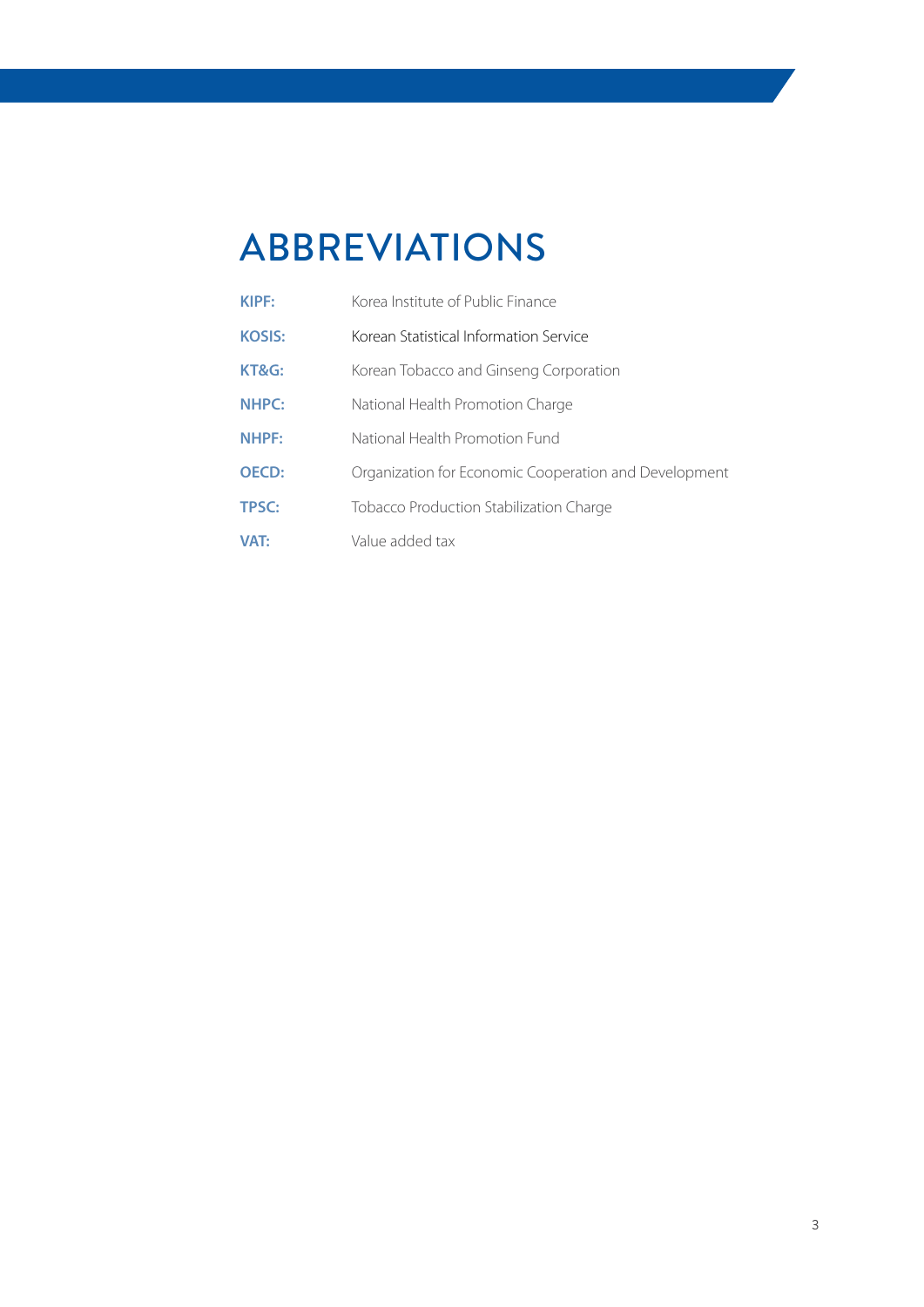# KOREAN TOBACCO TAXATION AT A GLANCE

Korea's tobacco excise taxes comprise specific excise taxes and a general value added tax (VAT). No ad valorem excise tax is levied on tobacco products.<sup>1</sup> Specific excise taxes<sup>2</sup> (levied on each pack of 20 cigarettes) include the tobacco excise tax, the Local Education Tax, the National Health Promotion Charge (NHPC), the Waste Charge, the Tobacco Production Stabilization Charge (TPSC), and a Special Consumption Tax (see table 1).

Korean tobacco taxation treats all tobacco products in the same way, including e-cigarettes (in Korea, e-cigarettes – including heat-not-burn tobaccos – are seen as being as harmful as cigarettes, unlike in some countries where they can be used as part of smoking cessation efforts). Individual tax rates on different kinds of tobacco products are generally set by converting each unit into an equivalent in terms of a pack of cigarettes. As seen in table 2, Table 3 and Table 4, the same specific excise taxes are levied on other tobacco products with separate tax rates per gram of each tobacco product. Tax rates on e-cigarettes differ by type – e-cigarettes are taxed per milliliter of nicotine solution, while heat-not-burn tobaccos are taxed per 20 sticks.

As a final vestige of the days when Korea's tobacco industry was controlled by the then nationalized (and now privatized) KT&G, government tax reforms not only set the excise rate for tobacco products, but also their price. Cigarette prices may vary by brand, but the prices set for domestic brands require government approval. Cigarette excise tax rates are generally determined based on the pre-determined price of a cigarette, and additional taxes may be levied.<sup>3</sup> Government ministries including the Ministry of Finance, Ministry of Health and Welfare, and the Ministry of Interior and Safety participate in tobacco tax reforms, as some tobacco tax revenues are earmarked for their use.

As tobacco control efforts such as bans on smoking in public places, regulations on tobacco advertising, and public education initiatives have been actively implemented, the importance of tobacco tax policies has been magnified.

<sup>&</sup>lt;sup>1</sup> In the pre-1989 period, the first tobacco tax on cigarettes (the Tobacco Sales Tax), was introduced as an ad valorem excise tax. Tobacco taxation was then transformed into the current specific excise tax system.

<sup>2</sup> Specific excise taxes imposed on tobacco products are revenue sources for central government, local government, and special funds. Tobacco excise tax provides important revenue for local government. Local education tax is earmarked to local education finance. The NHPC, TPSC, and waste charges are all earmarked to specific funds. Only the Special Consumption Tax introduced by the 2015 tax reforms is earmarked for general use.

<sup>&</sup>lt;sup>3</sup> For instance, in the 2005 tobacco tax reform, the price rise of 500 won was levied to fulfil the National Health Promotion Charge (NHPC) and tobacco excise tax with the ratio of 50:50, in principle. After assigning VAT and manufacturer's margins, the rest of the price raise was distributed among each tobacco tax.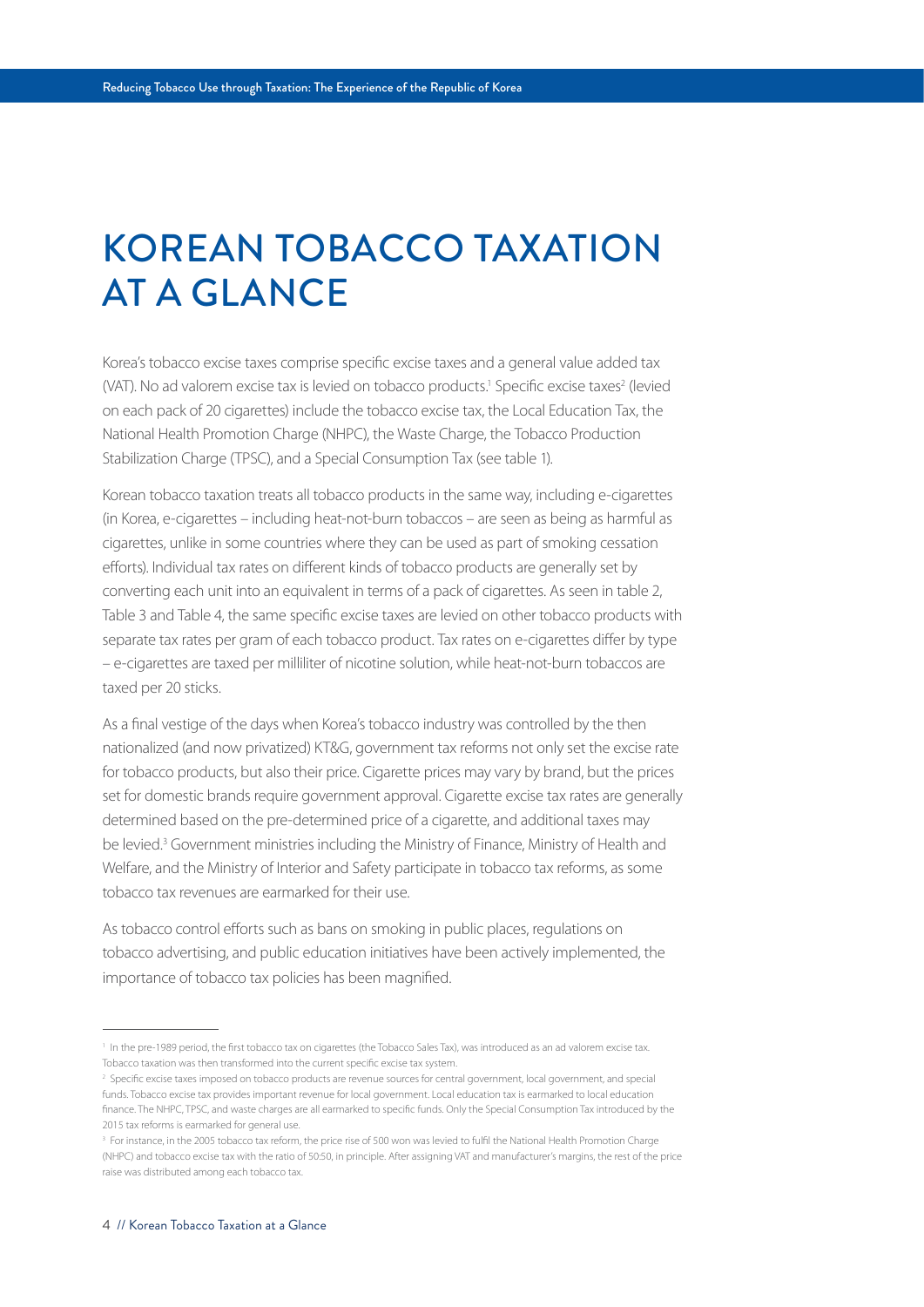# *Evolution of Cigarette Taxes in Korea*

Korea's tobacco taxation has evolved alongside changes in the country's tobacco industry, which began as a monopoly, with the government controlling tobacco production, sales and profits. In 1985, under the auspices of the newly established public Korean Monopoly Corporation, a 27 percent ad valorem tobacco excise tax was imposed on cigarettes,<sup>4</sup> rising to 77 percent by 1987. In 1989, the Korean Monopoly Corporation became the Korean Tobacco and Ginseng Corporation,<sup>5</sup> and the tobacco tax system changed from an ad valorem excise tax to a specific excise tax, levied on not only cigarettes but also other tobacco products such as cigars, pipe tobacco, roll-your-own-tobacco, chewing tobacco and snuff. As a local government tax, tobacco excise tax accounted for a significant

|                            |                                                          | 1989 | 1994         | 1996           | 1997           | 1999           | 2001           | 2002           | 2004           | 2005           | 2008            | 2015           |
|----------------------------|----------------------------------------------------------|------|--------------|----------------|----------------|----------------|----------------|----------------|----------------|----------------|-----------------|----------------|
|                            | Tobacco Excise Tax                                       | 360  | 360          | 360            | 360            | 360            | 510            | 510            | 510            | 641            | 641             | 1,007          |
|                            | <b>Local Education Tax</b>                               |      |              | 184            | 184            | 184            | 255            | 255            | 255            | 321            | 321             | 443            |
|                            | National Health<br>Promotion Charge                      |      |              |                | $\overline{2}$ | $\overline{2}$ | $\overline{2}$ | 150            | 354            | 354            | 354             | 841            |
|                            | <b>Waste Charge</b>                                      |      |              | $\overline{4}$ | $\overline{4}$ | $\overline{4}$ | $\overline{4}$ | $\overline{4}$ | $\overline{7}$ | $\overline{7}$ | $7\overline{ }$ | 24.4           |
| Taxes and                  | Public Fund                                              | ٠    | 20           |                |                |                | ä,             |                | ÷              | ٠              |                 |                |
| Charges                    | <b>Tobacco Production</b><br><b>Stabilization Charge</b> |      |              |                |                |                |                | 10             | 15             | 15             |                 | 5              |
|                            | Special<br>Consumption on Tax                            |      |              |                |                |                |                |                |                |                |                 | 594            |
|                            | <b>General VAT</b>                                       |      |              |                |                | 100            | 118            | 136            | 182            | 227            | 227             | 409            |
|                            | <b>Total Taxes</b>                                       | 360  | 380<br>(42%) | 548<br>(55%)   | 550<br>(55%)   | 650<br>(59%)   | 889<br>(68%)   | 1,065<br>(71%) | 1,323<br>(66%) | 1,565<br>(63%) | 1,550<br>(62%)  | 3,323<br>(74%) |
| Retailer's Margin and Cost |                                                          |      | 520          | 452            | 550            | 450            | 441            | 435            | 677            | 935            | 950             | 1,177          |
| <b>Retail Price</b>        |                                                          |      | 900          | 1,000          | 1,100          | 1,100          | 1,300          | 1,500          | 2,000          | 2,500          | 2,500           | 4,500          |

# Table 1. Cigarette taxes in Korea (Korean won per pack)

#### *Sources:*

2. Enforcement Decree of the Act on the Promotion of Saving and Recycling of Resources, article 11.

3. National Health Promotion Act, article 23.

<sup>1.</sup> Local Tax Act, article 52, 151.

<sup>4.</sup> Special Consumption Tax Act, article 1.

<sup>4</sup> Before privatization, raising cigarette prices required government approval. With the privatization of the tobacco industry, cigarette pricing was transformed from a government approval system to a reporting system. However, the price of the most-sold domestic brands still tends to be set by government.

<sup>&</sup>lt;sup>5</sup> Privatized in 2002, the Korean Tobacco and Ginseng Corporation became KT&G.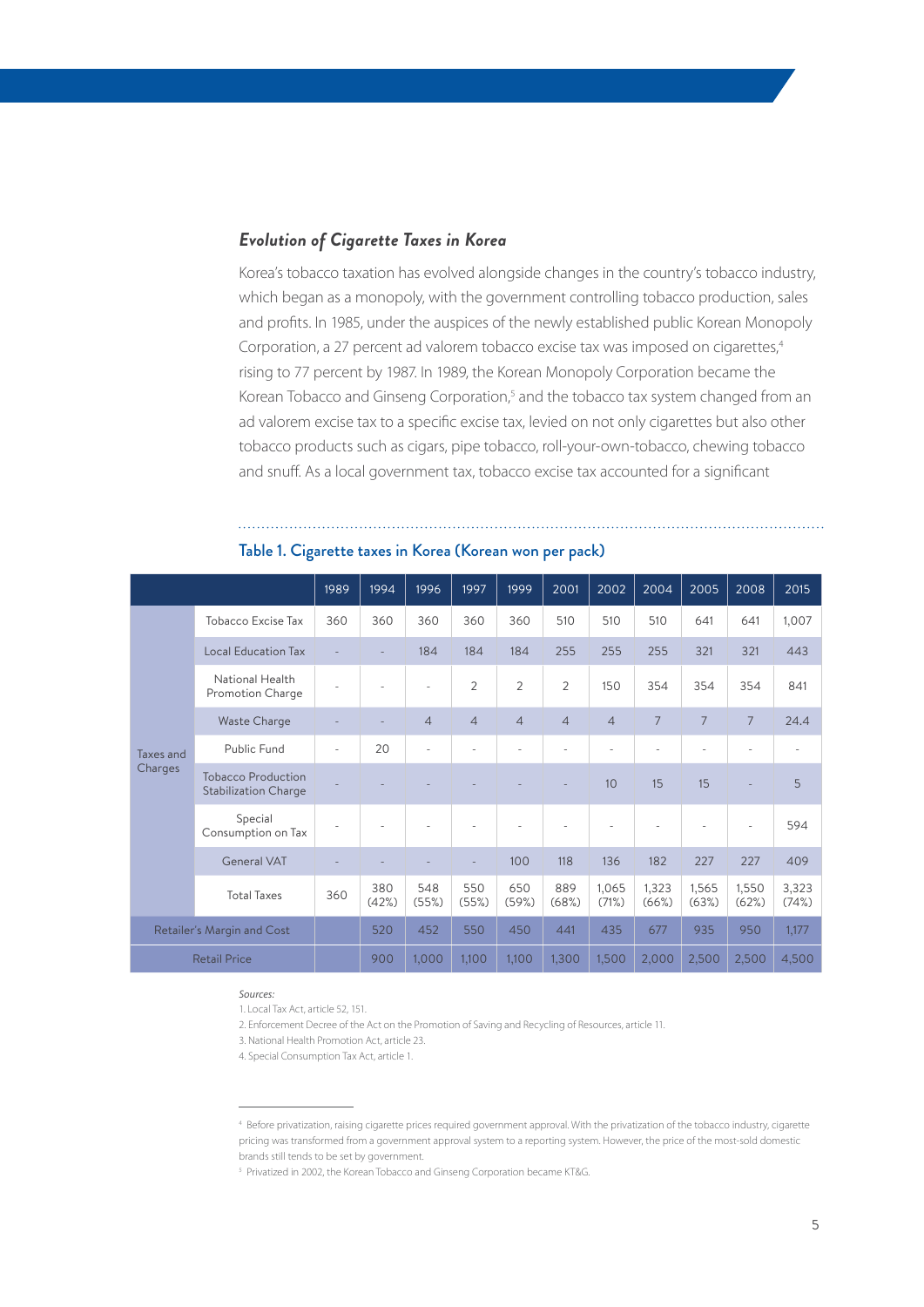portion of local government revenue. Tobacco excise tax remained the only excise tax on cigarettes until 1994, up to which point Korea's cigarette industry had been closed to foreign manufacturers. Following trade negotiations, Korea's domestic markets were eventually opened up in 1995, and various charges, surtax, and value added tax (VAT) were then levied on packs of cigarettes, and further tobacco tax reforms subsequently implemented.

As table 1 shows, tobacco excise taxes have varied substantially over time, fluctuating from 42 percent of retail price in 1994 to 71 percent in 2002, before falling to 62 percent in 2008 and rising again to 74 percent in 2015. In real prices, with 1994 as 100, the price index would be 123 in 2002, 169 in 2008, and 262 in 2015. And in terms of affordability (again with 1994 as 100), 2002 would be 63, 2008 would be 62, and 2015 would be 70. The affordability index, which takes account of increases in per capita income as well as inflation, has generally fallen over time.<sup>6</sup> Outlines of tobacco tax reforms undertaken between 1996 and 2015 are as follows.

### 1996 Tobacco Tax Reform

The 1996 tobacco tax reform increased the price of a pack of cigarettes by 11 percent, and introduced the Local Education Tax and Waste Charge. As Local Education Tax is a surtax sharing its tax base with other taxes, it was levied on cigarettes and other tobacco products such as cigars, pipe tobacco, roll-your-own-tobacco, chewing tobacco and snuff solely as a tobacco excise tax. Local Education Tax under the 1996 reform accounted for 40 percent of total tobacco excise tax.

### 1997 Tobacco Tax Reform

Cigarette prices rose by a further 10 percent in 1997, coinciding with the newly imposed NHPC on cigarettes (and not on other tobacco products). The NHPC was a surtax to be used solely for the National Health Promotion Fund (NHPF), initially established to sustainably finance Korea's health promotion program. To begin with, funding for the NHPF came from national health insurance contributions (5 percent) and the remainder from the NHPC. Value added tax began to be imposed in 1999, while the price of cigarettes remained the same.

# 2001 and 2002 Tobacco Tax Reforms

In 2001, cigarette prices were increased by 18 percent. Excise taxes on cigarettes and other tobacco products such as cigars, pipe tobacco, roll-your-own-tobacco, chewing tobacco and snuff were also increased. In particular, excise tax on a pack of cigarettes rose by 42 percent,

<sup>6</sup> The affordability index of cigarettes presented here is relative income price (RIP) index using per capita GDP as a measure of income. Taking account of affordability is particularly important in the case of Korea, given its rapid growth in per capita income, providing the best overall measure of changes in consumer incentives.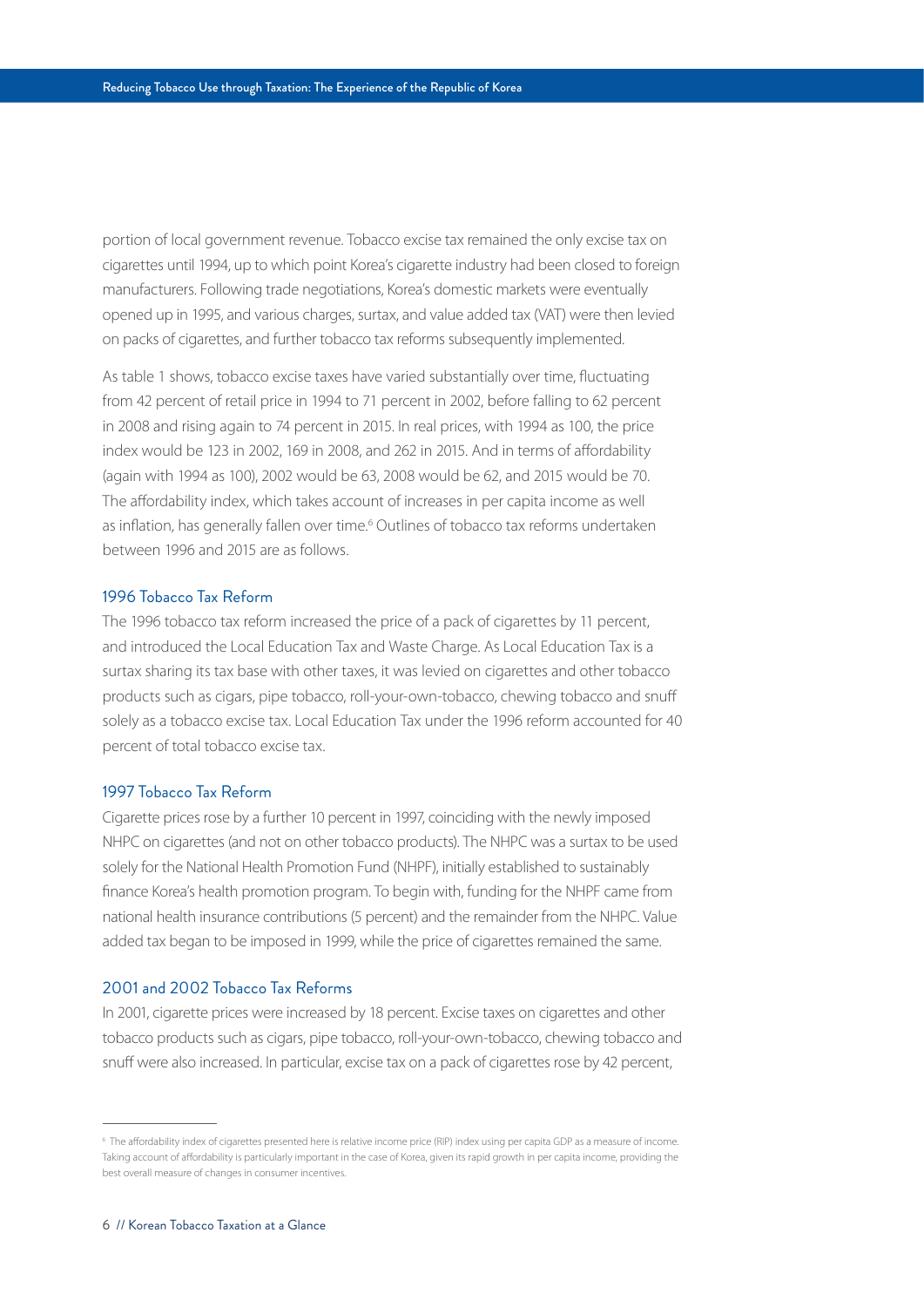and Local Education Tax (formerly 40 percent of tobacco excise tax) rose concomitantly. Cigarette taxes per a pack of cigarettes rose to 68 percent of the retail price.

One year later, cigarette prices rose by 15 percent, and excise tax as a percentage of price grew to 71 percent. The 2002 tax reform increased the NHPC more than 70-fold – from 2 won to 150 won – and introduced the Tobacco Production Stabilization Charge (TPSC). The 2002 reforms meant that national health insurance contributions were no longer needed to fund the NHPF. Instead, the NHPC began to fund 20 percent of national health insurance contributions, thanks to the inclusion of a temporary special article on subsidizing national health insurance expenditure.<sup>7</sup>

The newly imposed TPSC – commencing just as the privatization of KT&G got underway in 2002 – aimed to subsidize domestic farmers facing falling profits (following World Trade Organization agreements allowing the import of tobacco leaves and the privatization of KT&G) with funds from domestic and foreign manufacturers. TPSC was repealed in 2008 as the reserve fund rose and exceeded the target reserve ratio, but was re-imposed in 2015.

## 2004 and 2005 Tobacco Tax Reforms

In 2004 and 2005, the price of cigarettes rose by 33 percent and 25 percent respectively – the highest rises to date at that point. In 2004, the NHPC was increased, and, in the following year, tobacco excise tax and Local Education Tax also rose. However, excise tax as a percentage of tobacco prices fell to 63 percent under the 2005 tax reform. And when the TPSC was lifted in 2008, the proportion of tobacco tax as a percentage of retail price fell further, to 62 percent.

# 2015 Tobacco Tax Reform

Thanks to tobacco control policies, male smoking prevalence in Korea had been falling, as had cigarette prices. As part of the national health plan's goal to reach a 25 percent male smoking prevalence, other tobacco control policies such as banning advertising, regulations on no-smoking areas, and cigarette warning labels had been vigorously pursued. And strengthening tobacco price policy had been consistently called on to achieve further reductions in smoking prevalence.

However, the price of cigarettes remained unchanged between 2005 and 2015, raising concerns over artificially low tobacco prices, effectively falling tax revenue, and tobacco products becoming too affordable (see figure 1). And while health and welfare spending had consistently risen during that time, there was nonetheless a need for additional tax

<sup>7</sup> The article has been extended once, and remains current up to the time of writing.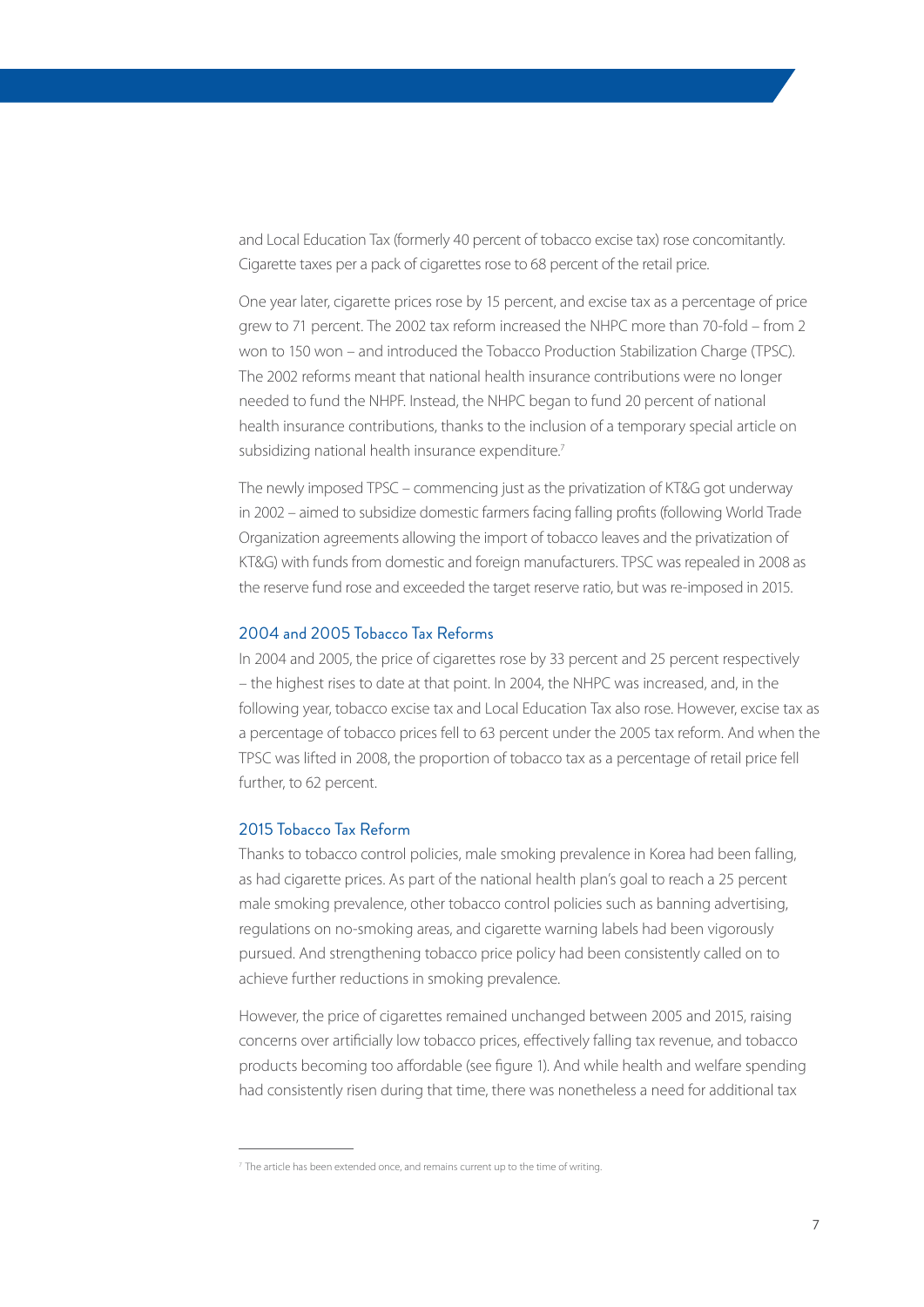

# Figure 1. Real price of cigarettes and affordability index, Korea

#### *Sources:*

1. KOSIS, CPI by item (Expenditure Category: 2015=100) (<http://kosis.kr/>).

2. KOSIS, Regional GDP, Gross regional income and Individual income per capita [\(http://kosis.kr/](http://kosis.kr/)).

revenue to fill the shortfall. Ambitious attempts to increase cigarette prices in 2007 and in 2010 failed as a result of the strong public resistance with which they were met – not least from the media, which lobbied against the proposed tax reforms and dubbed them a 'sin tax', holding that "smoking and drinking are not sin." However, the higher policy objectives of generating greater tax revenue to finance consistently expanding welfare expenditure, and of using tobacco control policy for public health concerns, won the day, and the proposals for unprecedentedly large price hikes were finally passed by Congress in 2014.

The 2015 tobacco tax reform brought about a series of extensive tax increases for all tobacco products, including e-cigarettes, pipe tobacco, cigars, waterpipes, roll-yourown tobacco, chewing tobacco, snus, snuff, etc. (the NHPC was not imposed on other tobacco products and e-cigarettes until 2014). The price of a pack of cigarettes rose by 80 percent (from 2,500 won per pack to 4,500 won), and the Special Consumption Tax was newly levied on cigarettes. Tax as a percentage of cigarette retail prices increased from 62 percent to 74 percent. With the exception of the impact on e-cigarettes, which some feel could play a part in cessation initiatives, the 2015 tax reforms can be seen as a successful endorsement of the value of tobacco tax policy.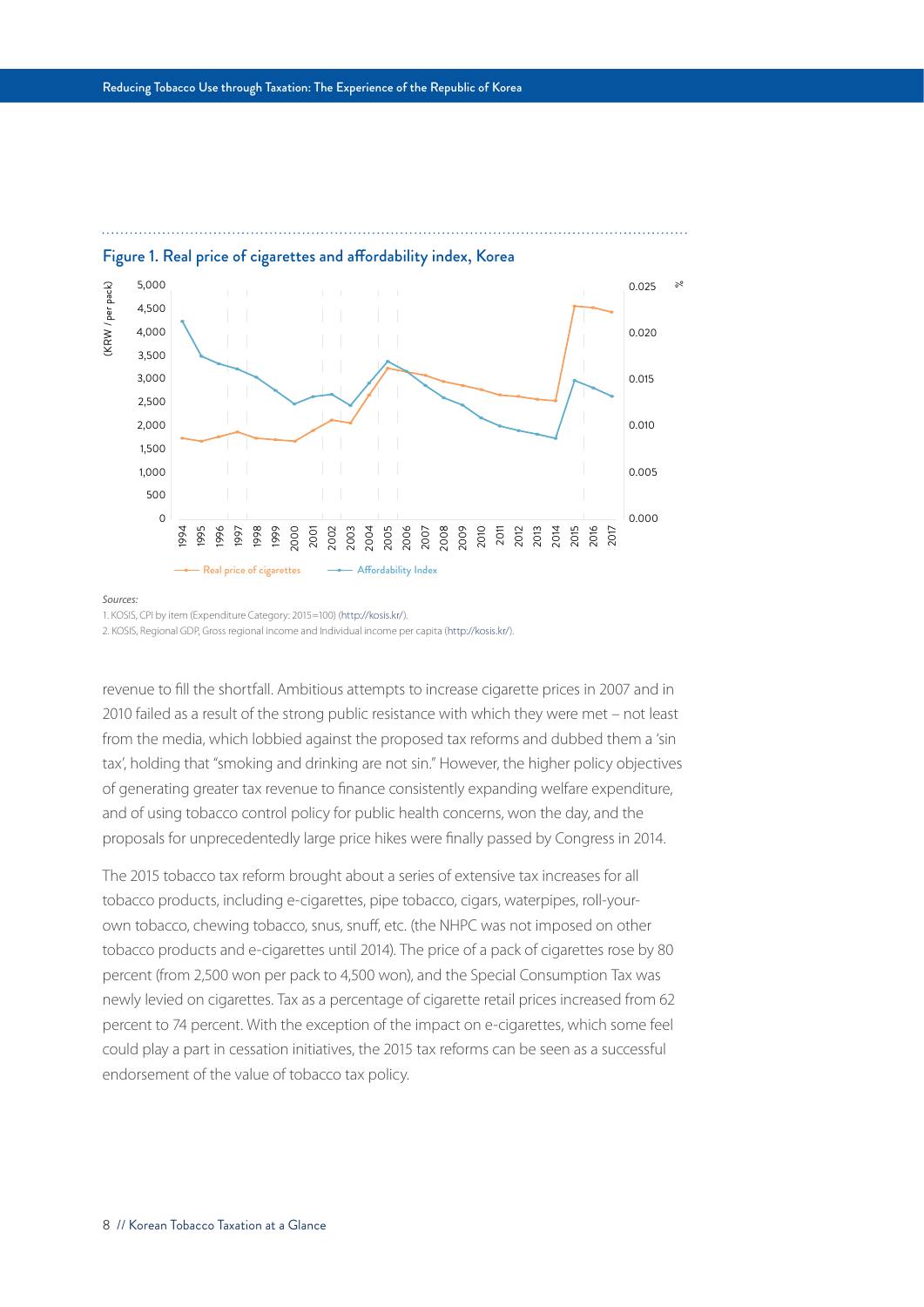# *Taxes on Other Tobacco Products and E-cigarettes*

Non-cigarette tobacco products have been treated in the same way as cigarettes since the very early days of tobacco taxation in Korea. With the exception of waterpipe tobacco and snus (which only began to be taxed in 2014), other tobacco products have always been included as part of the tax base for tobacco excise tax. In 2014, the unit of taxation for other tobacco products changed from 50 grams to 1gram of tobacco when waterpipe tobacco and snus were included. E-cigarettes were included as part of the tax base for tobacco excise tax in 2010. However, the NHPC was not imposed on other tobacco products and e-cigarettes until 2014. As of 2016, revenue generated by the NHPC on all other tobacco products was about 55.1 percent of NHPC collected from all types of e-cigarettes.

|                           | Year | Tobacco<br>Excise Tax | Local<br>Education<br>Tax | National<br>Health<br>Promotion<br>Charge | Special<br>Consumption<br>Tax | Total |
|---------------------------|------|-----------------------|---------------------------|-------------------------------------------|-------------------------------|-------|
|                           | 1989 | 14                    |                           |                                           |                               | 14    |
|                           | 1996 | 14                    | 5.6                       |                                           |                               | 19.6  |
|                           | 2001 | 18.2                  | 9.1                       |                                           |                               | 27.3  |
| Pipe tobacco              | 2006 | 23                    | 11.5                      |                                           |                               | 34.5  |
|                           | 2014 | 23                    | 11.5                      | 12.7                                      |                               | 47.2  |
|                           | 2015 | 36                    | 15.8                      | 30.2                                      | 21                            | 103   |
|                           | 1989 | 40                    | ä,                        |                                           |                               | 40    |
|                           | 1996 | 40                    | 16                        | $\qquad \qquad -$                         |                               | 56    |
|                           | 2001 | 52                    | 26                        |                                           |                               | 78    |
| Cigars                    | 2006 | 65.4                  | 32.7                      |                                           |                               | 98.1  |
|                           | 2014 | 65.4                  | 32.7                      | 36.1                                      |                               | 134.2 |
|                           | 2015 | 103                   | 45.3                      | 85.8                                      | 61                            | 295.1 |
|                           | 1989 | 14                    | ä,                        |                                           |                               | 14    |
|                           | 1996 | 14                    | 16                        |                                           |                               | 30    |
| Roll-your-own-<br>tobacco | 2001 | 18.2                  | 9.1                       | $\bar{ }$                                 | ä,                            | 27.3  |
|                           | 2006 | 23                    | 11.5                      |                                           |                               | 34.5  |
|                           | 2014 | 23                    | 11.5                      | 12.7                                      |                               | 47.2  |
|                           | 2015 | 36                    | 15.8                      | 30.2                                      | 21                            | 103   |

### Table 2. Taxes on other tobacco products (Korean won per 1 gram)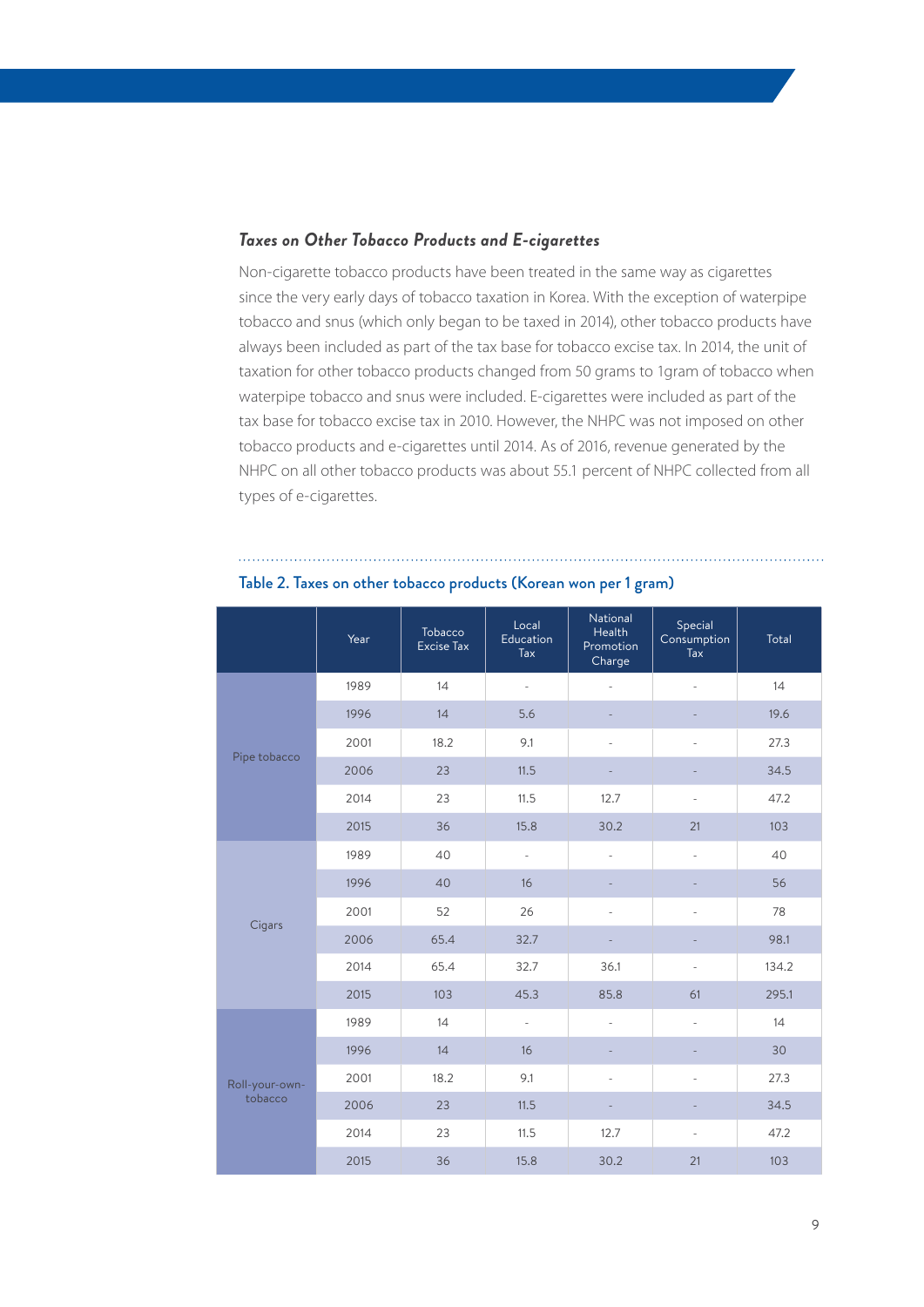|                    | Year | Tobacco<br><b>Excise Tax</b> | Local<br>Education<br>Tax | National<br>Health<br>Promotion<br>Charge | Special<br>Consumption<br>Tax | Total   |
|--------------------|------|------------------------------|---------------------------|-------------------------------------------|-------------------------------|---------|
| Waterpipe          | 2014 | 455                          | 227.5                     | 442                                       |                               | 1,124.5 |
| tobacco            | 2015 | 715                          | 314.5                     | 1050.1                                    | 422                           | 2,501.6 |
|                    | 1989 | 16                           | $\overline{\phantom{a}}$  | ÷,                                        | ÷,                            | 16      |
|                    | 1996 | 16                           | 6.4                       |                                           |                               | 22.4    |
| Chewing<br>tobacco | 2001 | 20.8                         | 10.4                      |                                           |                               | 31.2    |
|                    | 2006 | 26.2                         | 13.1                      |                                           |                               | 39.3    |
|                    | 2014 | 26.2                         | 13.1                      | 14.5                                      |                               | 53.8    |
|                    | 2015 | 364                          | 160.1                     | 34.3                                      | 215                           | 773.4   |
|                    | 2014 | 232                          | 116                       | 225                                       | $\overline{\phantom{a}}$      | 573     |
| <b>Snus</b>        | 2015 | 364                          | 160.1                     | 534.5                                     | 215                           | 1,273.6 |
|                    | 1989 | 10                           | ÷,                        | $\overline{a}$                            | $\overline{a}$                | 10      |
|                    | 1996 | 10                           | $\overline{4}$            |                                           |                               | 14      |
| Snuff              | 2001 | 13                           | 6.5                       |                                           | Ē,                            | 19.5    |
|                    | 2006 | 16.4                         | 8.2                       |                                           |                               | 24.6    |
|                    | 2014 | 16.4                         | 8.2                       | $\circ$                                   | $\overline{\phantom{a}}$      | 33.6    |
|                    | 2015 | 26                           | 11.4                      | 21.4                                      | 15                            | 73.8    |

*Sources:*

1. Local Tax Act, articles 52, 151.

2. Enforcement Decree of the Act on the Promotion of Saving and Recycling of Resources, article 11.

3. National Health Promotion Act, article 23.

4. Special Consumption Tax Act, article 1.

### Taxes on E-cigarettes

Sales of e-cigarettes sales have increased rapidly since they appeared on the market in Korea in 2007, leading to tobacco excise tax being imposed according to volume of nicotine liquid solution in 2010. A year later the NHPC was also levied on nicotine liquid solution. As part of the 2015 tobacco tax reforms, taxes on e-cigarettes were increased by 117 percent (828 won per 1 ml to 1,799 won per 1 ml). However, this hike prompted the growth of tax avoidance by e-cigarette dealers. Liquid solutions containing flavorings started to be sold separately to the nicotine solution itself, leaving users to mix the two solutions for themselves (liquid solution without nicotine is not taxable). By selling the flavored liquid solution and the nicotine solution separately, sellers can avoid 95 percent of tax duties. However, it is not safe for users to perform the mixing for themselves, as highnicotine solution can be very dangerous.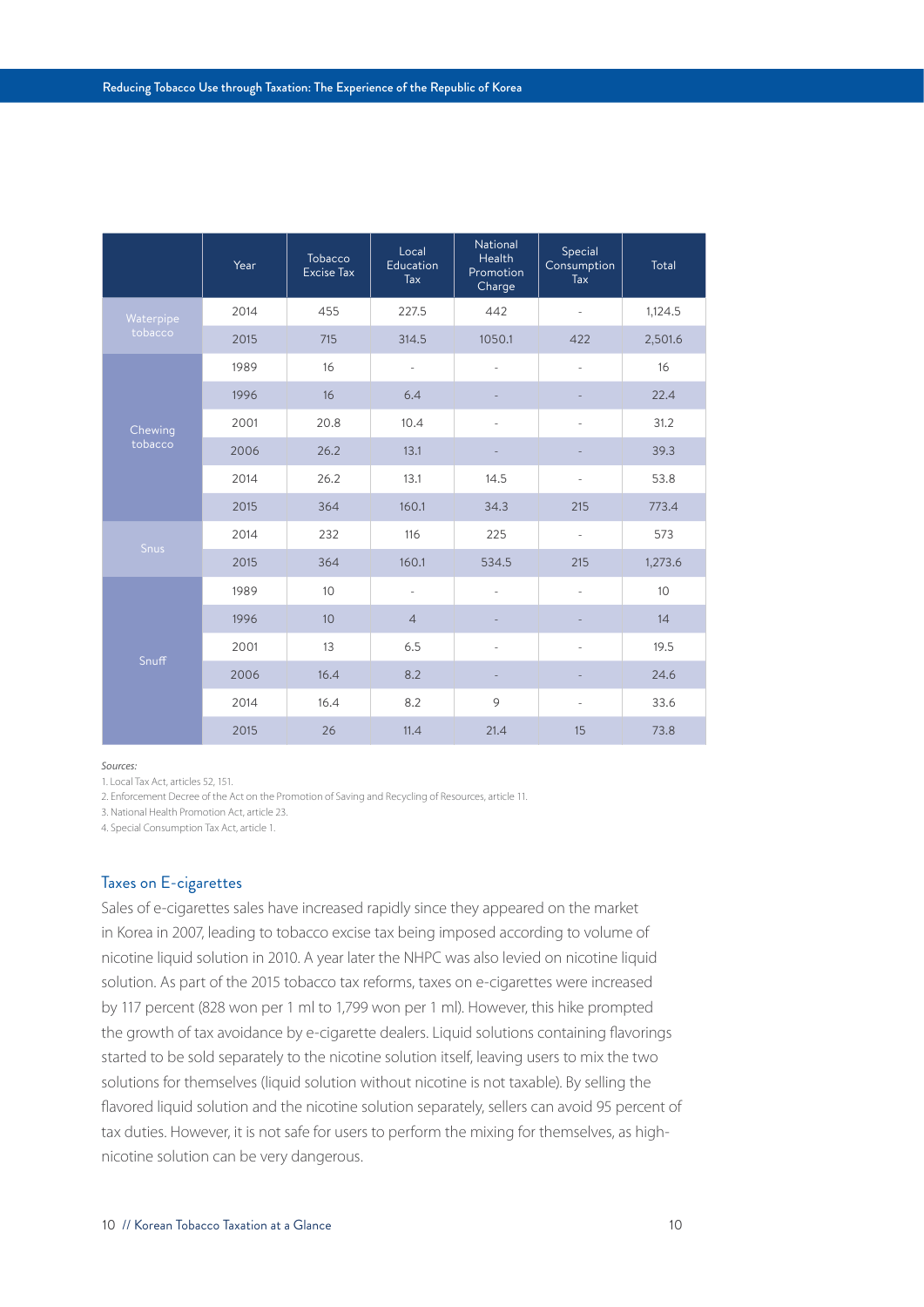The price of e-cigarettes has not increased much despite the tax increases placed upon them. Taxes on e-cigarettes were intended to be like-for-like with cigarettes, but the taxavoiding behavior of e-cigarette dealers (which reduce the taxable amount of liquid in the e-cigarettes) has resulted in de-facto differential tax rates between the two products. As a result, competitive distortions were caused in the market, and sales of e-cigarettes rose substantially after the 2015 tobacco tax reform.

With the problems of e-cigarette taxation unresolved, a new type of e-cigarette (using heat-not-burn tobacco such as IQOS and GLO) appeared on the market in 2017. Tobacco taxes were immediately levied on these products in the same way as for as cigarettes (applying tax rates similar to those for e-cigarettes per weight). However, from 2018 (realizing the difficulty of levying taxes per gram), excise taxes for heat-not-burn tobacco were levied based on 20 sticks. The tobacco tax reforms on e-cigarettes in Korea reflect the strong views that exist in the country on e-cigarettes, and which place them in the same category as traditional cigarettes.

|                                     | 2010                     | 2011 | 2015  |
|-------------------------------------|--------------------------|------|-------|
| Tobacco Excise Tax                  | 400                      | 400  | 628   |
| <b>Local Education Tax</b>          | 200                      | 200  | 276   |
| National Health Promotion Charge    | ۰                        | 221  | 525   |
| <b>Special Consumption Tax</b>      | $\overline{\phantom{a}}$ |      | 370   |
| Waste Charge (KRW/20 cartridges)    |                          | 7    | 24.4  |
| Total Taxes (without Waste Charges) | 600                      | 821  | 1.799 |

# Table 3. Taxes on e-cigarettes (Korean won per 1 milliliter)

*Sources:*

1. Local Tax Act, articles 52, 151.

2. Enforcement Decree of the Act on the Promotion of Saving and Recycling of Resources, article 11.

3. National Health Promotion Act, article 23.

4. Special Consumption Tax Act, article 1.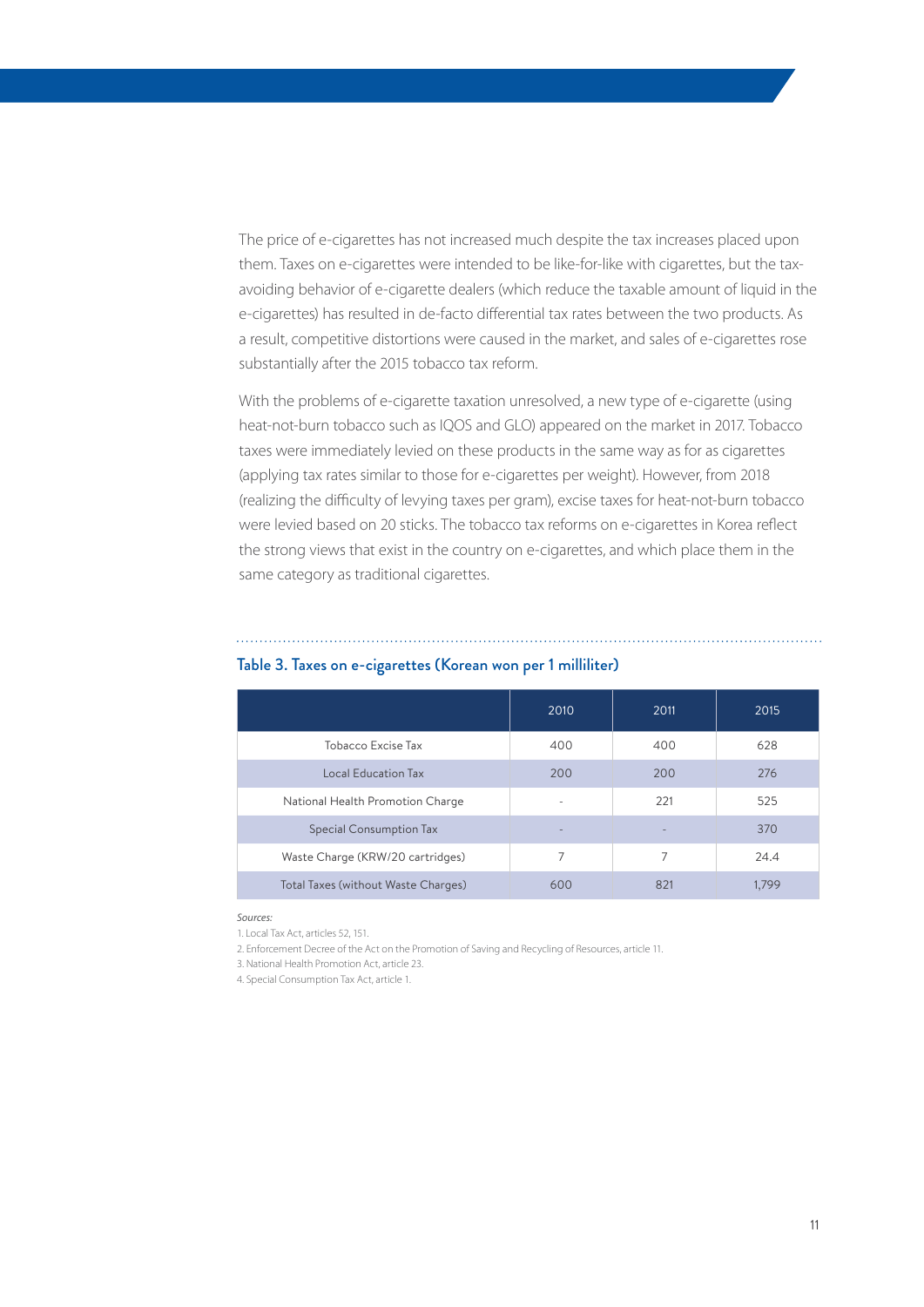# Table 4. Taxes on heat-not-burn tobacco (IQOS), Korea

|                                     | 2017                 | 2017                        | 2018                              |  |
|-------------------------------------|----------------------|-----------------------------|-----------------------------------|--|
| <b>Tobacco Excise Tax</b>           | 88 (Korean won per   | 88 (Korean won per          | 897 (Korean won per               |  |
|                                     | qram)                | qram)                       | 20 sticks)                        |  |
| Local Education Tax                 | 38.7 (Korean won per | 38.7 (Korean won per        | 394.6 (Korean won                 |  |
|                                     | qram)                | qram)                       | per 20 sticks)                    |  |
| National Health Promotion Charge    |                      | 73 (Korean won per<br>qram) | 750 (Korean won per<br>20 sticks) |  |
| <b>Special Consumption Tax</b>      | 21 (Korean won per   | 21 (Korean won per          | 529 (Korean won per               |  |
|                                     | qram)                | qram)                       | 20 sticks)                        |  |
| Waste Charge                        | 24.4 (Korean won per | 24.4 (Korean won per        | 24.4 (Korean won                  |  |
|                                     | 20 cartridges)       | 20 cartridges)              | per 20 sticks)                    |  |
| Total Taxes (without Waste Charges) | 147.7 (Korean won    | 220.7 (Korean won           | 2,570.6 (Korean won               |  |
|                                     | per gram)            | per gram)                   | per 20 sticks)                    |  |

*Sources:*

1. Local Tax Act, articles 52, 151.

2. Enforcement Decree of the Act on the Promotion of Saving and Recycling of Resources, article 11.

3. National Health Promotion Act, article 23.

4. Special Consumption Tax Act, article 1.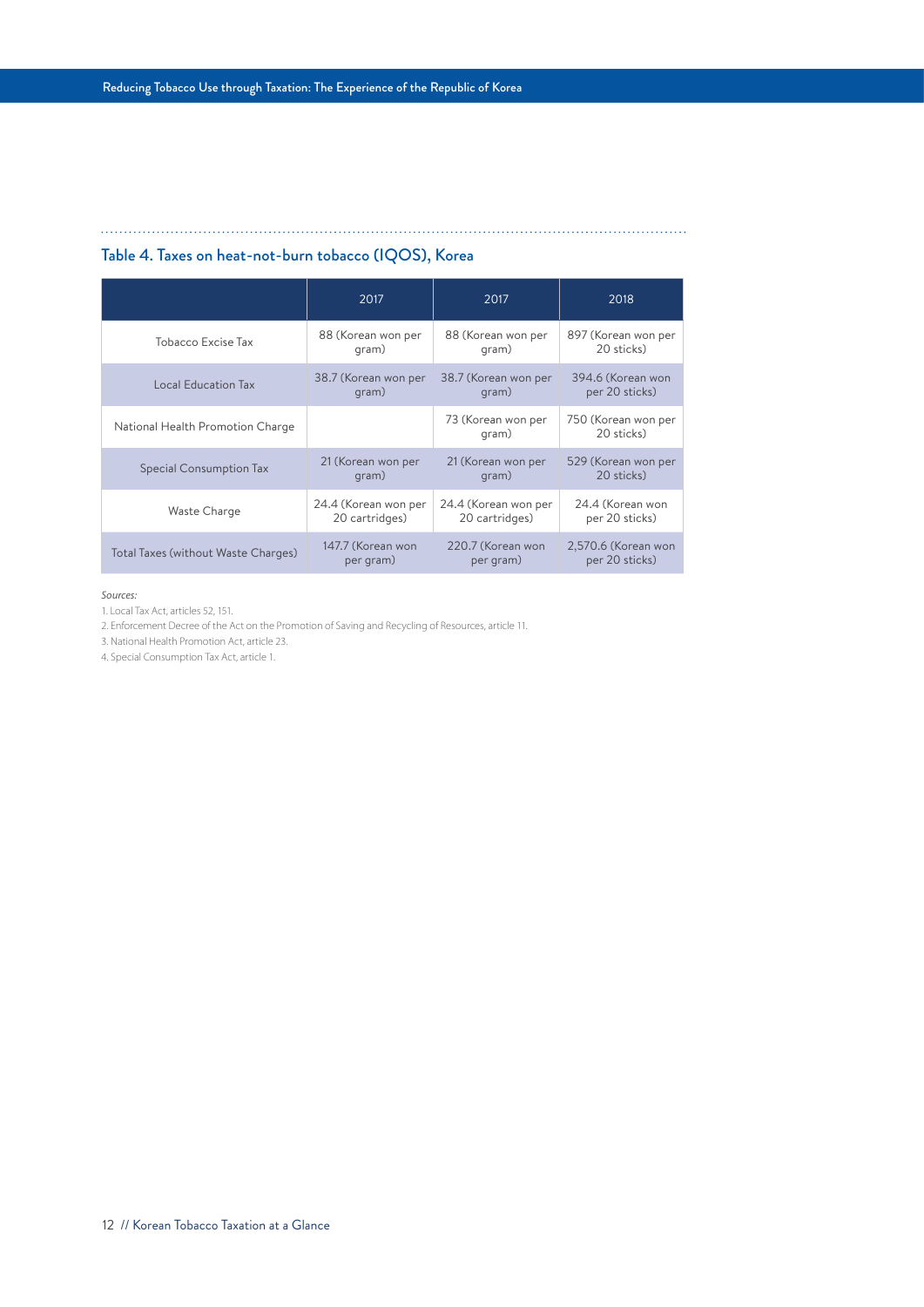# IMPACT OF TOBACCO TAX REFORM ON SMOKING PREVALENCE, CONSUMPTION, AND TAX REVENUE

Tobacco taxes are considered to represent a tobacco control policy as they reduce consumption of tobacco products and smoking prevalence – higher tobacco prices reduce the demand of tobacco products and smoking prevalence. The negative relationship between smoking prevalence and cigarette prices are seen in OECD countries (see figure 2). The reduction in smoking and smoking prevalence can be measured by price elasticity of cigarette demand and price elasticity of smoking prevalence. There is a considerable body of research that shows that, as addictive goods, cigarette and tobacco products are generally price inelastic: Korean studies report that the estimated price elasticity of cigarettes ranges from -0.19 to -0.66, depending on data, methodology, and period analyzed. Korean literature reports that the price elasticity of smoking prevalence is estimated to be -0.49 and -0.407 for males. Since Korean cigarette consumption is price inelastic, increases in tobacco taxes may reduce consumption of tobacco and smoking prevalence less than changes in the price of cigarettes. This implies that increases in cigarette taxes may increase tax revenue, while reducing smoking prevalence and consumption. Tax revenue may have an inverse U shape in relation to the price of cigarettes: if the price of cigarettes rises too high, tax revenue may begin to decline if consumption falls, if all other conditions are equal. However, growth of specific excise tax revenue is slower than other types of taxes, since the effective tax rate tends to be falling. The 2005 and the 2015 tobacco tax reform provide evidence on the impact of tax increases on smoking and tax revenue.

# *Impact on Smoking Prevalence*

Smoking prevalence may be the most important issue for tobacco control policy to target. As smoking-related damage can cause disease later in life and premature death, it is important to help smokers quit smoking, prevent youth from starting to smoke, and reduce smoking overall. Male smoking prevalence in Korea was the second highest in the OECD countries as of 2015, although smoking prevalence has fallen substantially since the 2005 tax reforms. However, this decline in prevalence had slowed for a few years before the 2015 tax reform. The 2015 tobacco tax reform prompted male smoking prevalence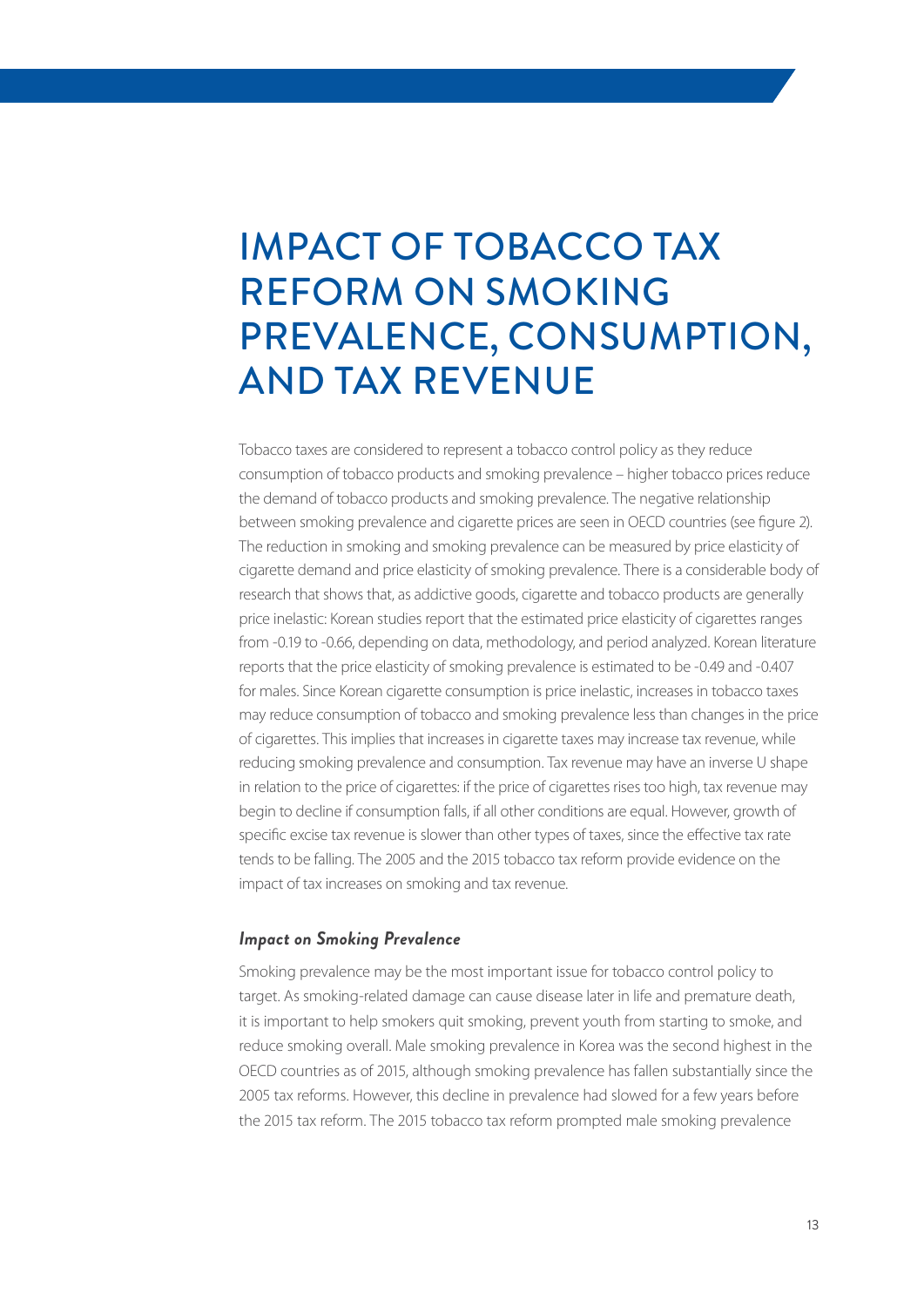



Price per pack of 20 cigarettes (US\$)

#### *Source:*

Based on WHO 2015 and WHO 2017, appendix IX.

\* Smoking prevalence: 15 years and above, males, 2015 (% of aged ≥15 years).

\*\* Price of a 20-cigarette pack of the most-sold brand in 2016.

to fall by 3.8 percent that year, and by 2.5 percent in 2016 (see figure 3). Total smoking prevalence decreased by 1.6 percent in 2015, though the effect was limited overall because of the very low female smoking prevalence in Korea.

Female smoking prevalence in Korea has followed a slightly different pattern to other countries (this may reflect the fact that female smoking is not as socially accepted). As Korean society transitions from traditional to modern, the prevalence of female smoking is rising. In this respect, responses of female smoking prevalence to changes in cigarette price may be due to factors other than cost. Still, female smoking prevalence decreased by 0.2 percent immediately after the 2015 price increase, but increased by 0.7 percent in 2016 compared to 2014 (see figure 3).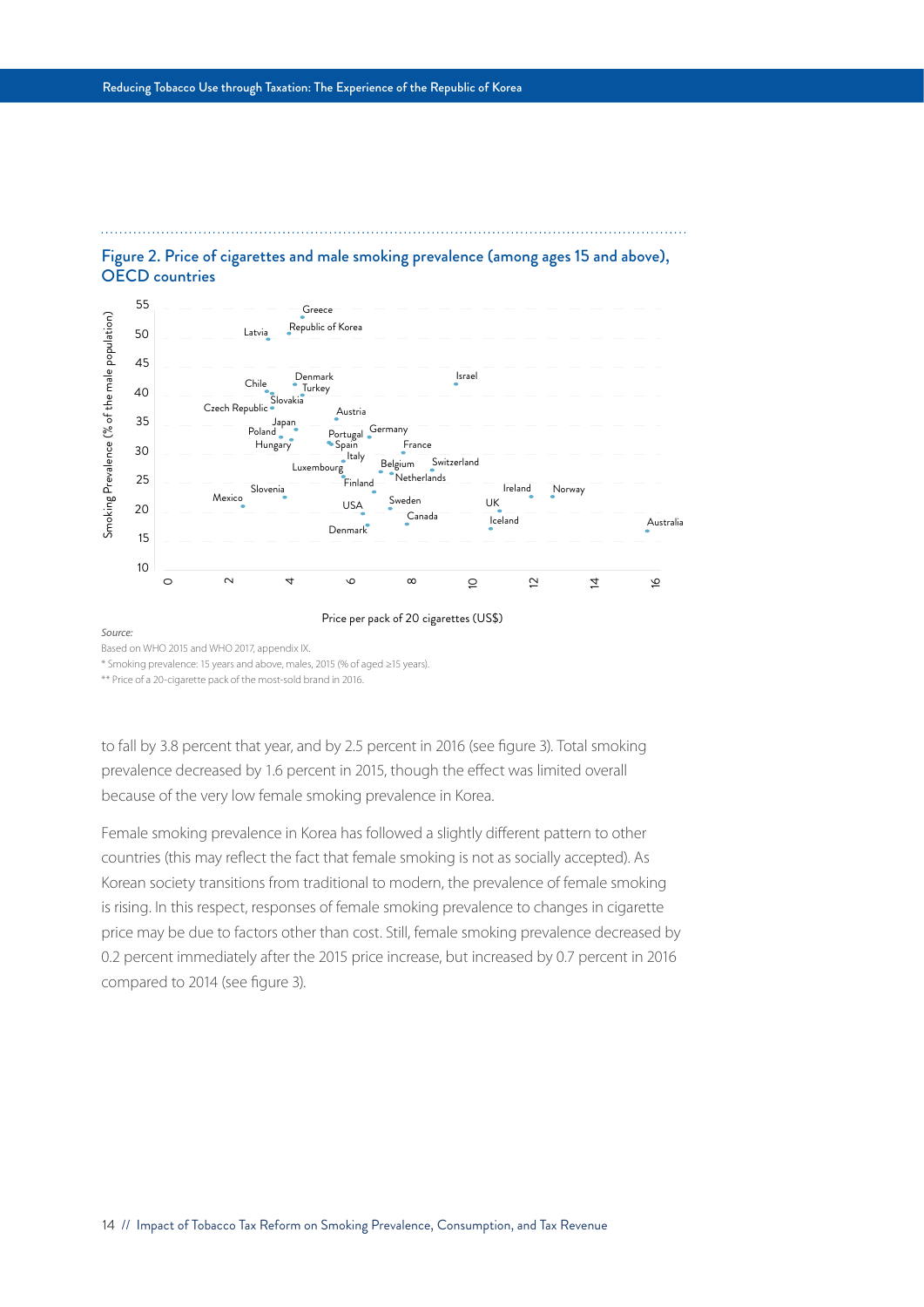

*Source:* KOSIS, Current Smoking Rate.

# Smoking Prevalence by Age Group

Smoking prevalence in Korea is highest among those aged 30 to 39, and falls with age (see figure 4). The impact of tobacco price policy on smoking prevalence is most significant among those aged 40 to 49, and those aged 60 to 69. Those aged between 19 and 29 and those aged between 50 and 59 seem relatively unaffected by the 2015 price increase – in fact, smoking prevalence among the former group increased. Smoking prevalence among females aged 50 to 59 increased between 2014 and 2016, while smoking prevalence among males in the same age group decreased in 2015. Female smoking prevalence among those aged 19 to 29 fell in 2015.

It is generally known that youth are more responsive to tobacco price policy, meaning tobacco price policy may be effective in preventing youth starting to smoke at an early age. Smoking prevalence among youth in Korea has been declining – after the 2015 tobacco tax reform, youth smoking prevalence significantly fell, from 9.2 percent in 2014 to 7.8 percent in 2015, and to 6.3 percent in 2016. The steady decline in prevalence among the young, particularly young girls (even before the big tax increase of 2015) is very encouraging and is the result of Korea's overall anti-tobacco efforts, including bans and regulations on sales of cigarettes to the young.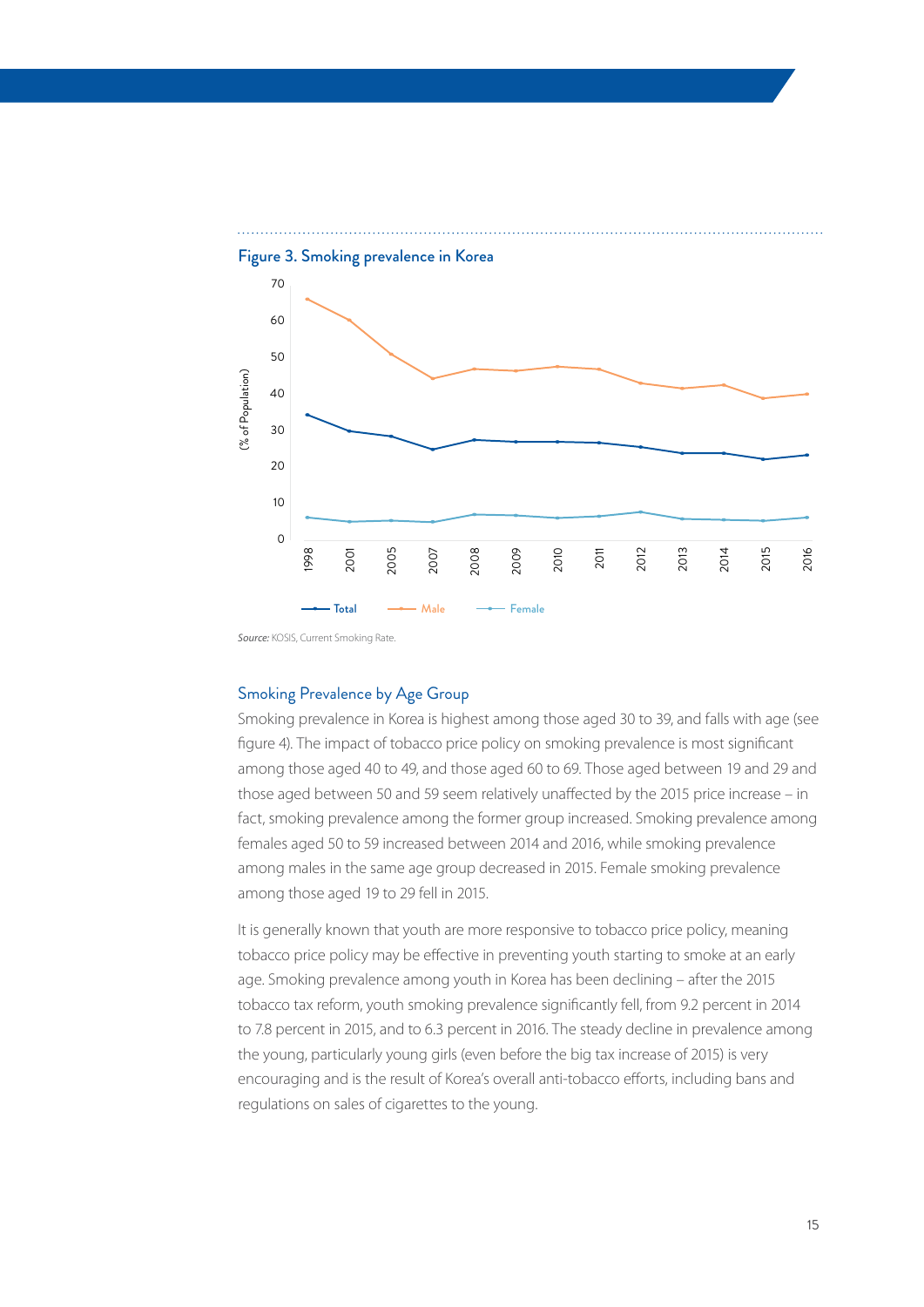



*Source:* KOSIS, Current Smoking Rate, [\(http://kosis.kr/](http://kosis.kr/)).

Figure 5. Male smoking prevalence (by age group)



. . . . . . . . . . . . . . . . . . .

*Source:* KOSIS, Current Smoking Rate, [\(http://kosis.kr/](http://kosis.kr/)).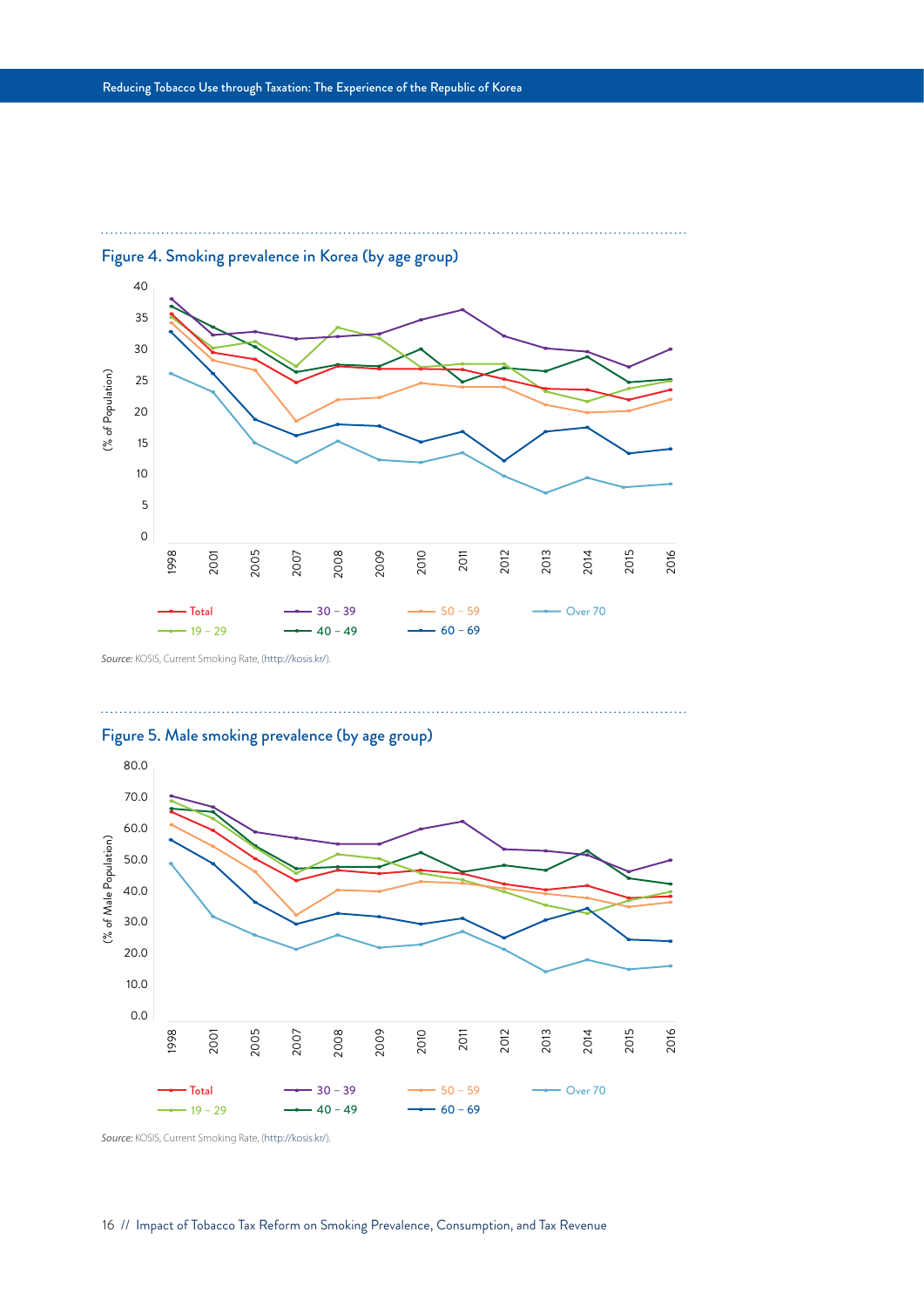

Figure 6. Female smoking prevalence (by age group)

*Source:* KOSIS, Current Smoking Rate, [\(http://kosis.kr/](http://kosis.kr/)).



Figure 7. Smoking prevalence among youth (ages 12 to 18 years)

*Source:* KOSIS, Current Smoking Rate, [\(http://kosis.kr/](http://kosis.kr/)).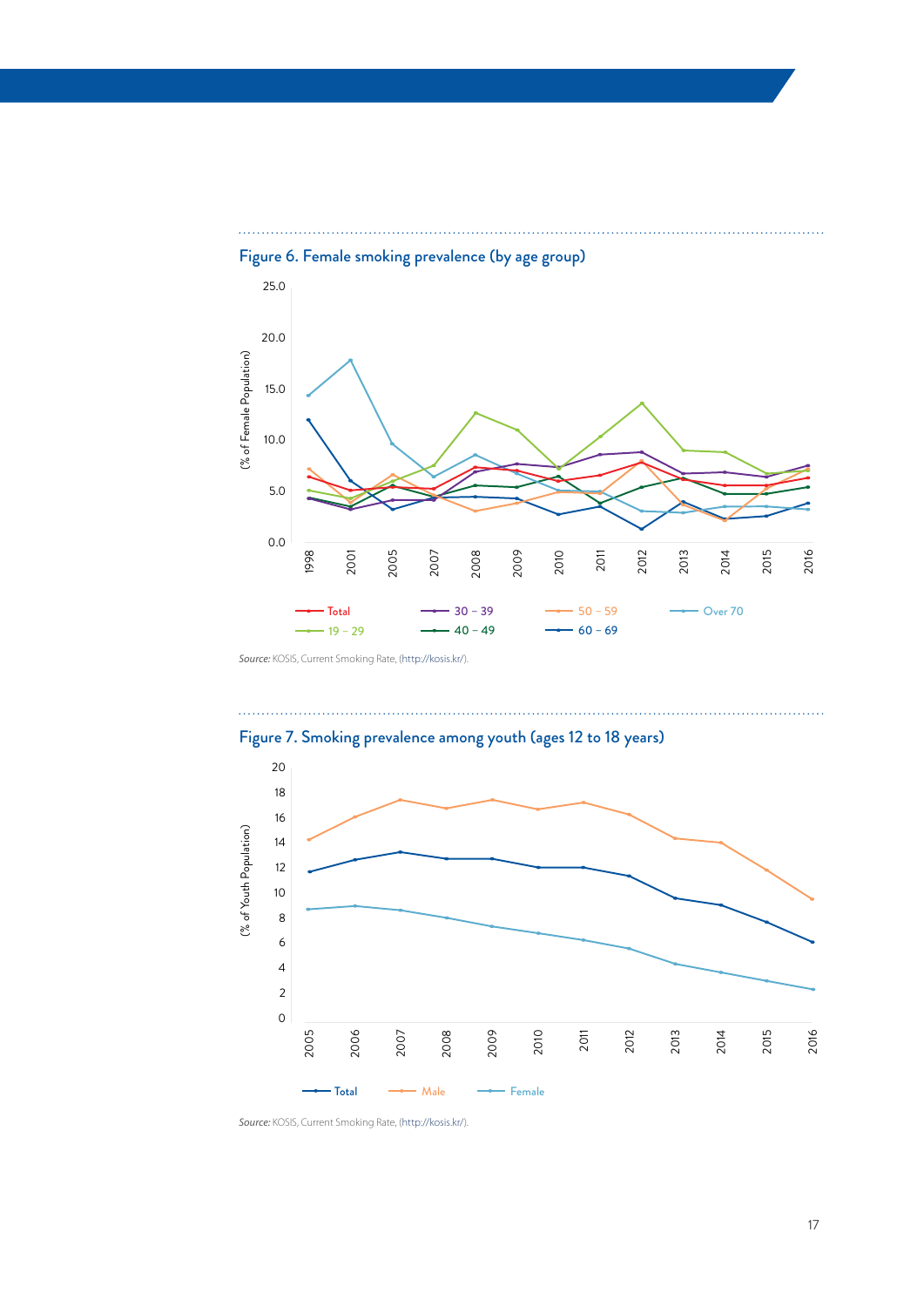### Smoking Prevalence by Income Group

Smoking prevalence is generally higher among lower-income groups in Korea. In 2016, smoking prevalence among those aged 19 years or more was 25.6 percent for the 1st income percentile, 24.4 percent for the 2nd income percentile, 23.3 percent for the third income percentile, and 22.2 percent for the fourth income percentile. Not only do lower-income people smoke more, but they are also more likely to reduce smoking or quit smoking when cigarette prices rise – a trend noted by Choi (2016), who shows that lower-income Korean smokers are more responsive to changes in cigarette prices. While the overall price elasticity of cigarettes is estimated to be -0.425, price elasticity for the lowest income group is estimated to be -0.812, while that of the highest income group is estimated to be -0.325.

After the 2015 tobacco tax reform, the lowest income group reduced smoking the most, while the highest income group reduced smoking the least. Interestingly, after the 2015 tobacco tax reform, the upper-middle-income group (the third-wealthiest income quarter) reduced smoking to the second largest degree, possibly reflecting the middle-income group crisis in Korea. For males, smoking prevalence among the lowest income group was reduced by 5.2 percent, and that of the highest income group was reduced by 2.4 percent in 2015. Interestingly, the smoking prevalence of the highest income percentile increased



*Source:* KOSIS, Current Smoking Rate, [\(http://kosis.kr/](http://kosis.kr/)).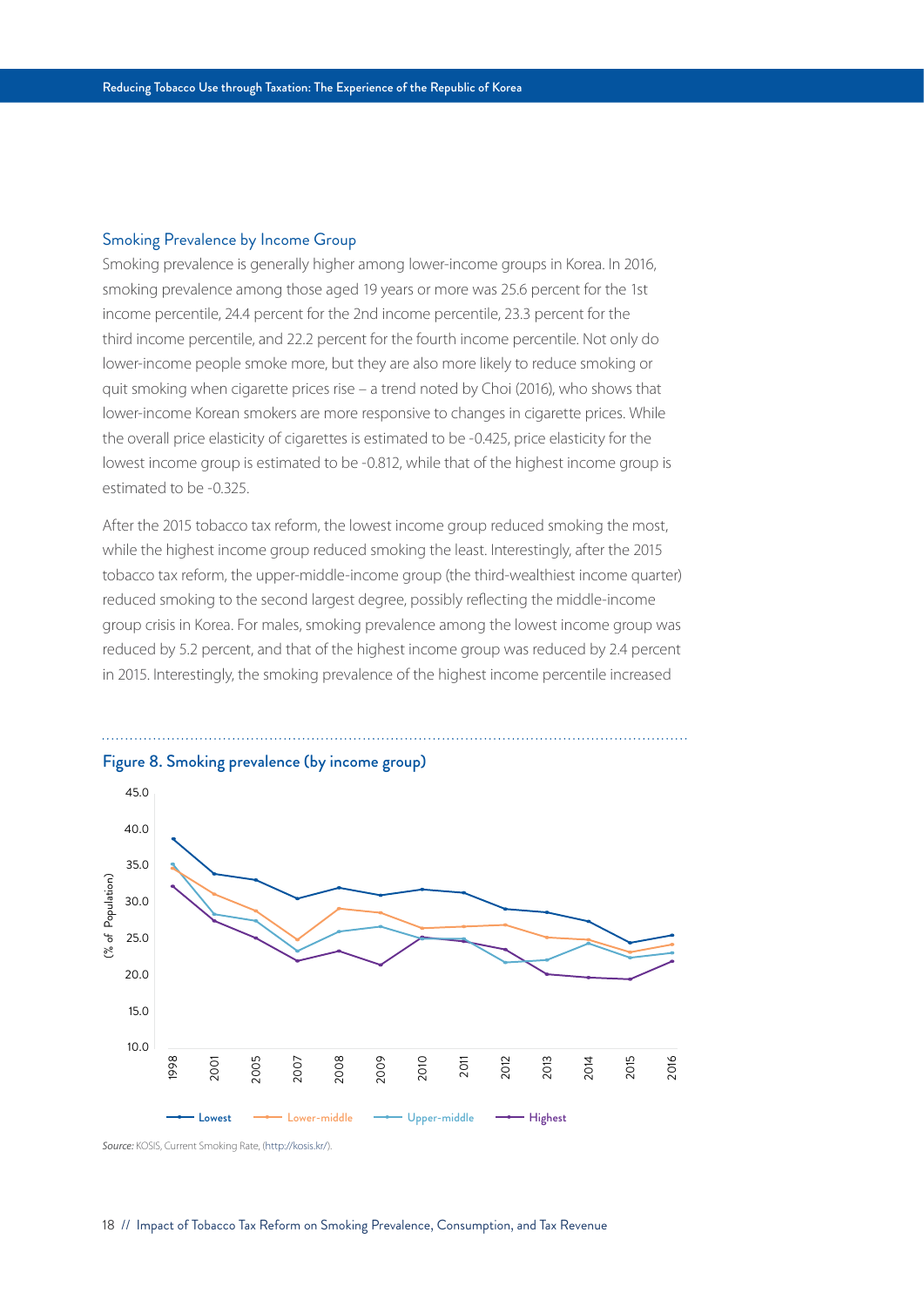

Figure 9. Male smoking prevalence in Korea (by income group)

*Source:* KOSIS, Current Smoking Rate, [\(http://kosis.kr/](http://kosis.kr/)).





*Source:* KOSIS, Current Smoking Rate, [\(http://kosis.kr/](http://kosis.kr/)).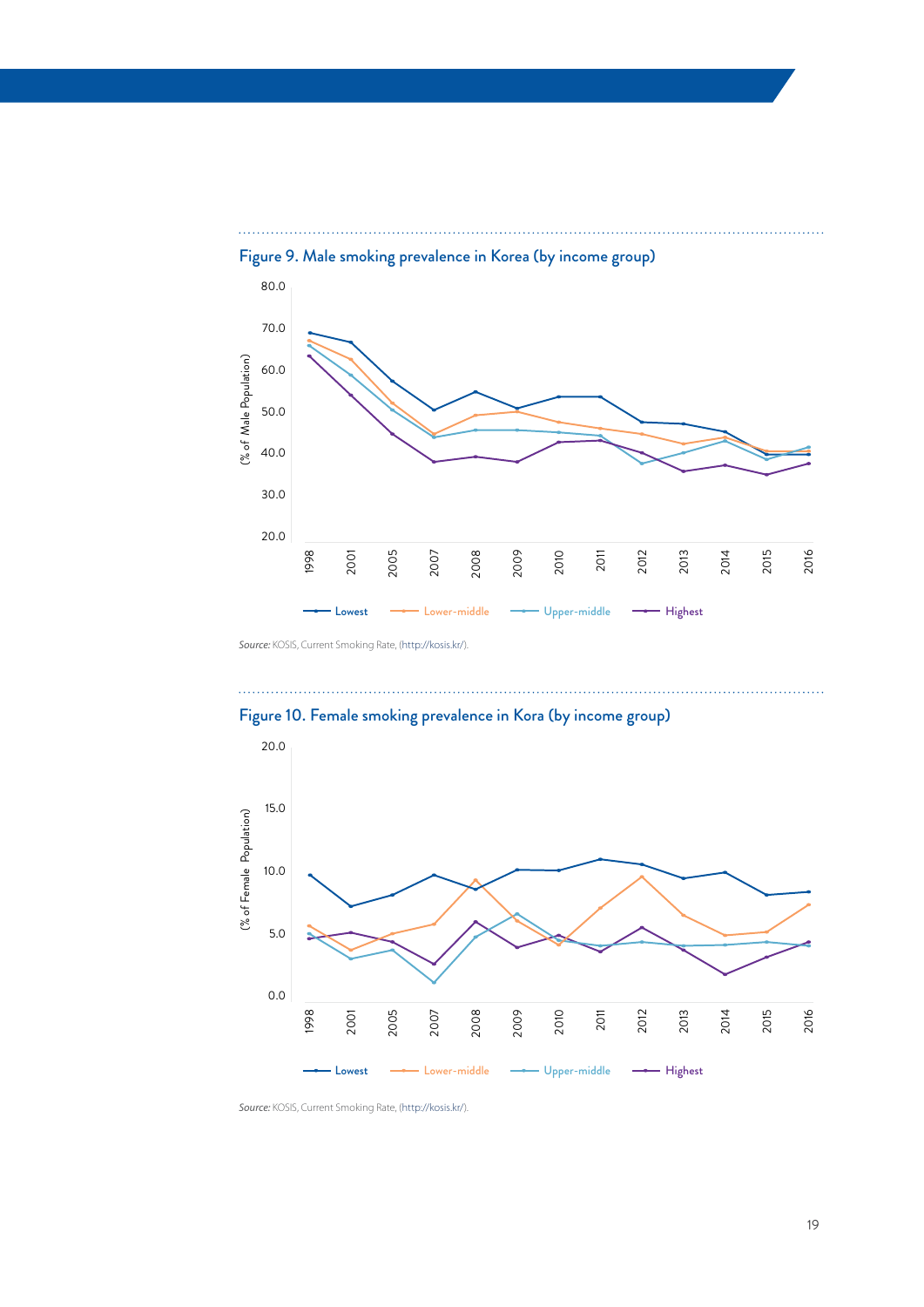by 0.2 percent in 2016 compared to the pre-reform period, showing that their incomes were high enough to make cigarette price rises of no concern. For females, the smoking prevalence among the lowest income group decreased by 1.7 percent in 2015, and by 1.5 percent in 2016 compared to 2014. However, in all other income groups except the lowest income group, female smoking prevalence increased after tax increases.

# *Impact on Consumption of Cigarettes and Tax Revenue*

Korea's two most recent tobacco tax reforms (2005 and 2015) demonstrated that cigarette consumption declines when prices increase (see figure 11). Immediately after the 2005 reform, cigarette sales sharply decreased, partially because consumers had hoarded cigarettes in advance of the expected price hike. Sales subsequently grew again, but more slowly than in the pre-reform period. Only early outcomes are currently available for the impact of the 2015 tobacco tax reform, but it is known that sales of cigarettes fell by 23.7 percent immediately after the reform, and though they grew again slightly in 2016, they were still lower than in 2014.<sup>8</sup>





*Source:* Ministry of Health and Welfare, internal documents.

<sup>&</sup>lt;sup>8</sup> Carry-on quantity of cigarettes rapidly rises after tax reforms (faster than sales volumes), suggesting the possibility of panic buying of cigarettes before the price surge. There is a possibility of slight overestimation of cigarette sales volume after 2015, since sales volume is estimated based on tobacco excise tax revenue collected. Tax revenue includes revenues from other tobacco products and e-cigarettes, sales of which have rapidly increased since the 2015 tax reform.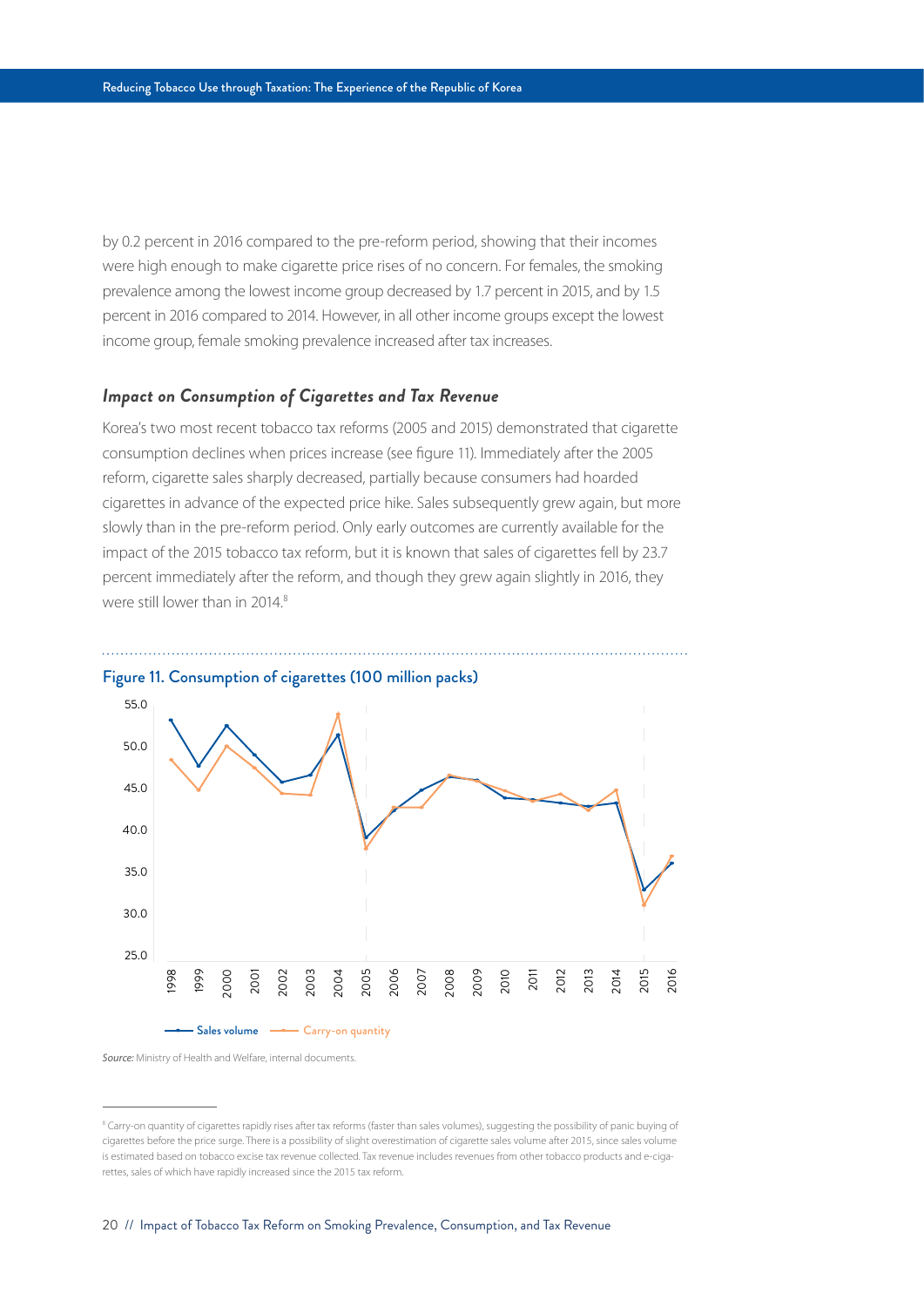# Tobacco Tax Revenues

Tobacco tax revenue rose sharply after the 2005 tobacco tax reform, despite falling sales – a trend that continued for several years post-reform. However, in 2009, tax revenue began to decline slightly as cigarette sales fell. Under the 2015 tobacco tax reform, total tax revenue derived from the NHPC and the tobacco excise tax significantly increased by 20 percent (0.9 trillion won) – a figure that continued to rise in 2016 as a result of 80 percent spikes in price and inelastic demand of cigarettes.

| Year | Total | <b>Tobacco Excise Tax</b> |        |              | National Health Charge | Total excise tax |
|------|-------|---------------------------|--------|--------------|------------------------|------------------|
|      |       | (% of total)              |        | (% of total) |                        | as a % of GDP    |
| 1997 | 2,250 | 2,237                     | (99.4) | 13           | (0.6)                  | 0.42             |
| 1998 | 2,281 | 2,268                     | (99.4) | 14           | (0.6)                  | 0.43             |
| 1999 | 2,102 | 2,088                     | (99.4) | 13           | (0.6)                  | 0.36             |
| 2000 | 2,266 | 2,251                     | (99.4) | 15           | (0.6)                  | 0.36             |
| 2001 | 2,522 | 2,509                     | (99.5) | 14           | (0.5)                  | 0.37             |
| 2002 | 2,749 | 2,238                     | (81.4) | 511          | (18.6)                 | 0.36             |
| 2003 | 3,086 | 2,384                     | (77.3) | 702          | (22.7)                 | 0.38             |
| 2004 | 3,529 | 2,722                     | (77.2) | 806          | (22.8)                 | 0.40             |
| 2005 | 3,740 | 2,448                     | (65.5) | 1,292        | (34.5)                 | 0.41             |
| 2006 | 4,199 | 2,705                     | (64.4) | 1,494        | (35.6)                 | 0.43             |
| 2007 | 4,310 | 2,761                     | (64.1) | 1,549        | (35.9)                 | 0.41             |
| 2008 | 4,560 | 2,923                     | (64.1) | 1,637        | (35.9)                 | 0.41             |
| 2009 | 4,492 | 2,854                     | (63.5) | 1,638        | (36.5)                 | 0.39             |
| 2010 | 4,460 | 2,875                     | (64.5) | 1,585        | (35.5)                 | 0.35             |
| 2011 | 4,354 | 2,785                     | (64.0) | 1,569        | (36.0)                 | 0.33             |
| 2012 | 4,433 | 2,884                     | (65.0) | 1,550        | (35.0)                 | 0.32             |
| 2013 | 4,318 | 2,784                     | (64.5) | 1,533        | (35.5)                 | 0.30             |
| 2014 | 4,584 | 2,956                     | (64.5) | 1,628        | (35.5)                 | 0.31             |
| 2015 | 5,520 | 3,044                     | (55.1) | 2,476        | (44.9)                 | 0.35             |
| 2016 | 6,836 | 3,704                     | (54.2) | 3,132        | (45.8)                 | 0.42             |

# Table 5. Tobacco tax revenues (billion Korean won)

*Source:*

1. KOSIS, Taxation Status of Tobacco Consumption Tax by Price Level, [\(http://kosis.kr/](http://kosis.kr/)).

2. Ministry of Strategy and Finance, Report on Charge Management (2002-2016).

3. KOSIS, Regional GDP, Gross regional income and Individual income per Capita, [\(http://kosis.kr/\)](http://kosis.kr/).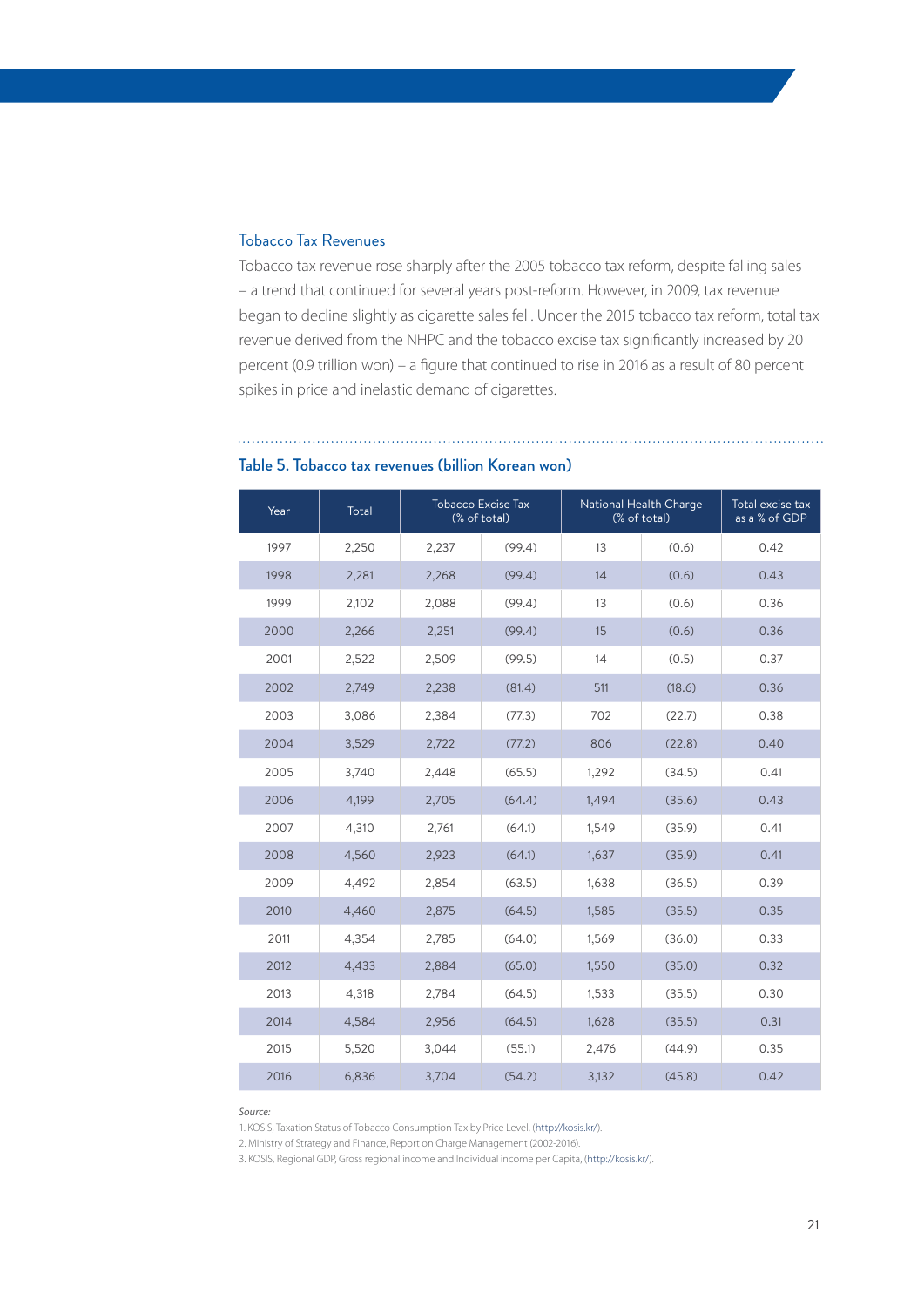Tobacco excise tax – a local government tax – accounted for 5 percent of total local government tax revenue in 2016. The NHPC (earmarked for the NHPF and currently providing 75 percent of its total revenue) is mainly used to subsidize national health insurance expenditure and government health promotion programs, including tobacco cessation programs. As of 2016, the NHPC was contributing about 4 percent of total national health insurance expenditures, and as of 2018, 54 percent of the NHPF is used to subsidize national health insurance, and about 46 percent is used for general health expenditures.

### *Impact on Health Expenditure*

Smoking is a known cause of major noncommunicable diseases (NCDs), which account for 40 percent of deaths worldwide. Many studies estimating smoking-related national health insurance expenditure in Korea indicate that it accounts for between 3.38 percent and 6 percent of health insurance expenditure. For example, the National Health Insurance Corporation (NHIC) showed that national health insurance expenditure attributable to smoking was an estimated 3.38 percent (1.56 trillion won) of total health insurance expenditure in 2011(NHIC 2012). Meanwhile, the Korea Institute of Health and Social Affairs (KIHSA) estimated that smoking-related national health expenditure accounted for about 6 percent (1–1.2 trillion won) of total national health insurance expenditure between 2007 and 2009 (KIHSA 2011).

A Korea Institute of Public Finance (KIPF) analysis of the effects of smoking on health expenditure showed that a 1 percent increase in lifetime consumption of cigarettes increases out-of-pocket expenditure by 1.3 percent, in-hospital expenditure by 0.5 percent, outpatient expenditure by 0.9 percent, and expenditure on medicine by 1 percent (KIPF 2015). The analysis showed that past smokers also have higher risks of smokingattributable diseases, since such diseases may appear in 20 to 30 years after the smoker quit tobacco use. Thus, reduction in smoking prevalence is an important factor for reductions in health expenditure as well as a healthy life. A second KIPF study shows that a 1 percent reduction in male smoking prevalence may reduce health expenditure by 6.8 billon won per year (KIPF 2017). According to this study, the 2015 tobacco tax reform may cut national health expenditure by 1.02 billion won and by 14.08 billion won over 10 years.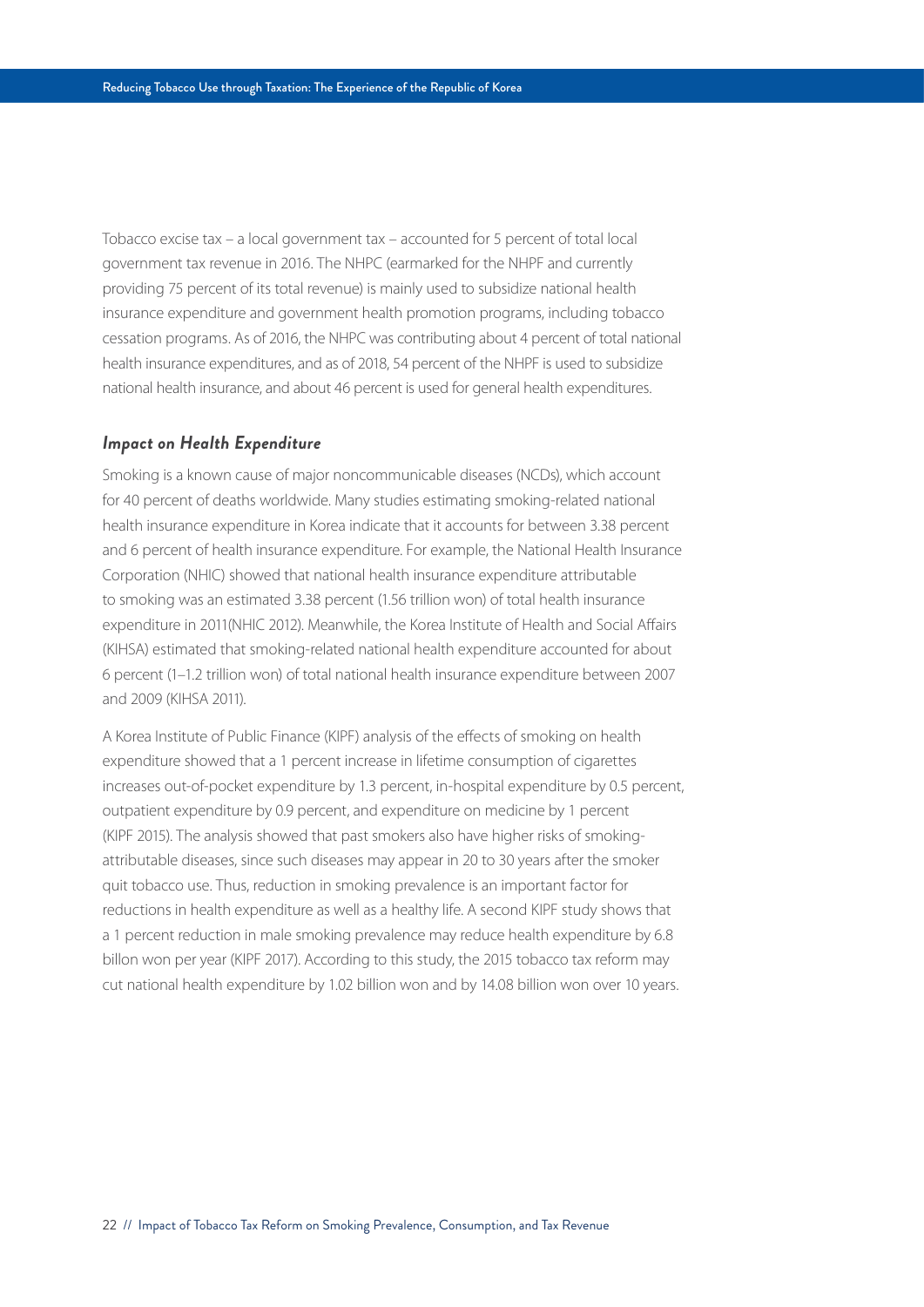# **DISCUSSIONS**

Tobacco tax reforms in Korea often face public resistance on the grounds that tobacco tax is perceived to be regressive and fuel illicit tobacco trade. Taxes on goods are generally considered regressive, as lower-income groups automatically have to use a greater portion of their income to buy them (as in most countries, smoking prevalence in Korea is higher among lower-income groups than among more wealthy income groups). Tobacco excise taxes on cigarettes, therefore, may be more regressive than general consumption taxes. However, Korean studies show that the price elasticity of cigarettes is greater among lowerincome groups – data show that smoking prevalence and consumption smoking fell more among lower-income groups after tobacco tax reforms.

Korea's most recent tobacco tax reforms also show that lower-income and young people tend to be more responsive to price increases. Strengthening tobacco taxation can lead lower-income people to quit smoking, and the health benefits of quitting may be greater for lower-income groups. Tax revenue generally increases following tobacco tax reforms, leaving higher-income groups to bear most of the tax burden (as those on lower incomes are likely to make a more significant reduction in their smoking). Additional tax revenue, therefore, mainly comes from higher-income groups.

Another argument around regressivity is associated with swapping to cheaper tobacco products (mainly by lower-income groups) as tobacco prices rise. Korean tobacco price policy has addressed this issue by taking a strong stance on all other tobacco products, including e-cigarettes, and treating all other tobacco products and e-cigarettes as being as harmful as cigarettes. The 2015 tobacco tax reform was remarkable in that it simultaneously increased tax rates on all tobacco products and e-cigarettes.

In terms of illicit trade in tobacco products, which is closely related to the issue of swapping to lower-quality tobacco products, the Korean government is establishing a tracing system and reinforcing its monitoring system. The value of illicit trade in cigarettes rose quite rapidly between 2005 and 2014, from 5.2 billion to 66.8 billion won, and tended to spike after tobacco tax reforms. After the 2015 tobacco tax reform, illicit trade in cigarettes was estimated to be 10 times higher than the year before the tax reform. Korea has now signed the WHO Framework Convention on Tobacco Control to eliminate illicit trade in tobacco products, monitoring the distribution channels of tobacco products through networking local tax management systems, and an import and export management system.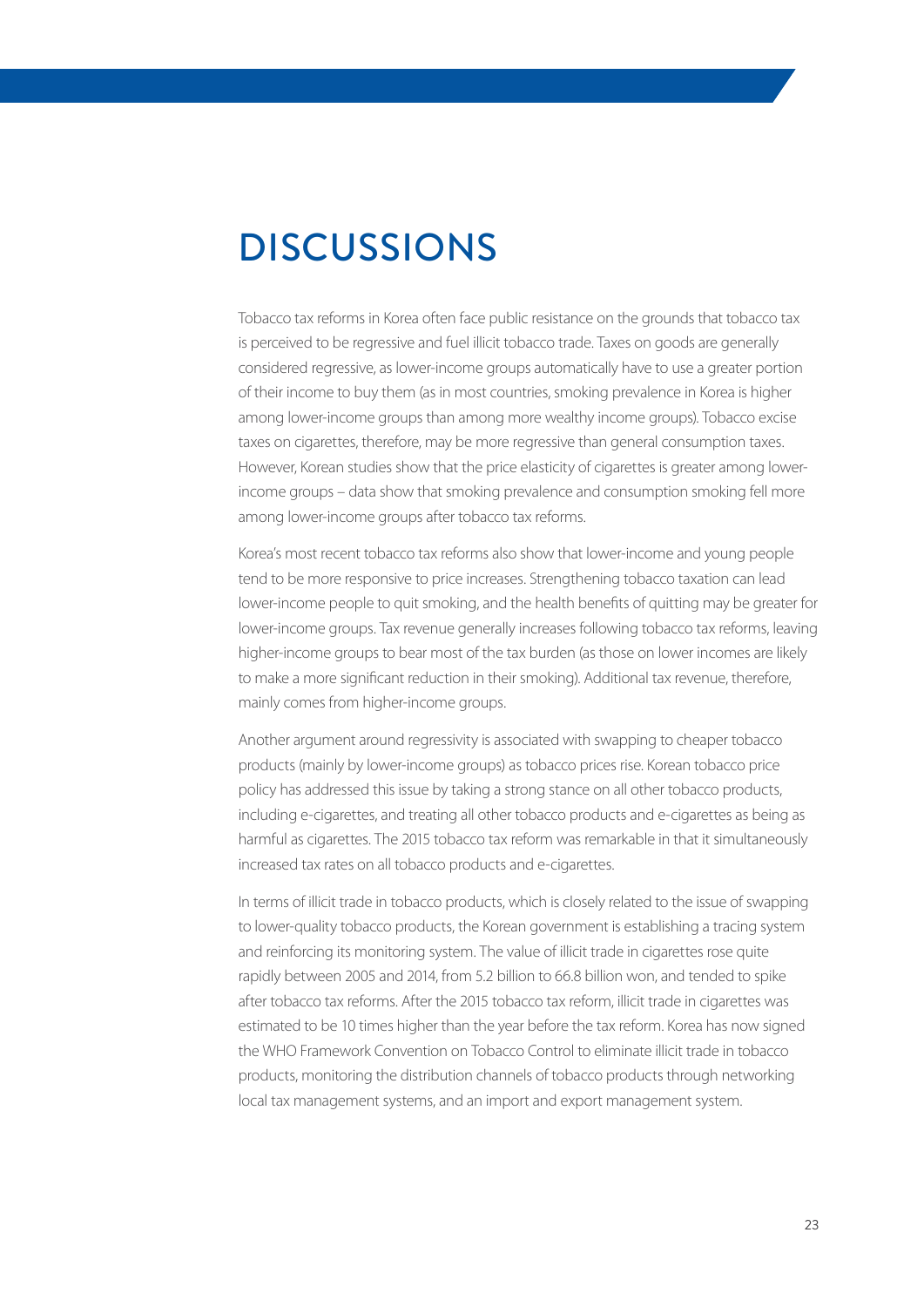In countries with tobacco industry monopolies (such as Korea), some argue that tobacco tax reforms may help boost industry profits. However, the 2015 tobacco tax reform increased tobacco taxes from 62 percent of retail price to 74 percent retail price, reducing the portion of retailers' margins and profits. Overall, tobacco tax reforms can be evaluated positively in reducing smoking in Korea, along with other tobacco control efforts, such as regulations, smoking bans, and restrictions on tobacco advertising and promotion. Despite the many arguments and public and political resistance against them, tobacco tax reforms in Korea have been made possible because of concerns about public health, as well as the need for additional tax revenue to fund welfare spending and universal health coverage. Nevertheless, increases in tax rates also occasionally caused difficulties in implementing tobacco price policy (Korean tobacco taxes increased only seven times over 30 years). As a consequence, tobacco taxation needs to be considered primarily as tobacco price policy to reduce smoking and to enhance public health, and secondarily as a source of additional revenue.

The health consequences of tobacco taxation may only become apparent in the longer run, as health risks may take decades to manifest themselves. In this respect, tobacco taxation as tobacco control policy needs to target younger people – both to prevent them starting to smoke in the first place, and to get them to quit as soon as possible if they have started. This requires a suitably high rate of tobacco tax.

The tobacco tax reform in 2015 created a strong spike in cigarette prices. However, the real price of cigarettes and affordability are already falling as income grows over time. If it takes another 10 years to raise cigarette prices, the effects of tobacco tax on smoking cessation gained so far could already be diminishing as affordability increases. This shows that tobacco taxes need to be adjusted over time to at least keep pace with inflation or income growth so that the real price of cigarettes and effective tax rates are not reduced over time, increasing affordability. This can also get consumers used to the idea of regular price increases, motivating current smokers to quit smoking and the young not to start.

One side-effect of tobacco price policy may be the swapping to cheaper or illicit (and possibly unsafe) tobacco products. Taxing other tobacco products and e-cigarettes in the same way as cigarettes may prevent this. In the near future, more tobacco products and e-cigarettes are expected to enter the market, meaning that Korean tobacco taxation requires more careful consideration to find the optimal tax rate that will maximize health benefits, and improve the tax system in order to meet the complex goals of tobacco taxation.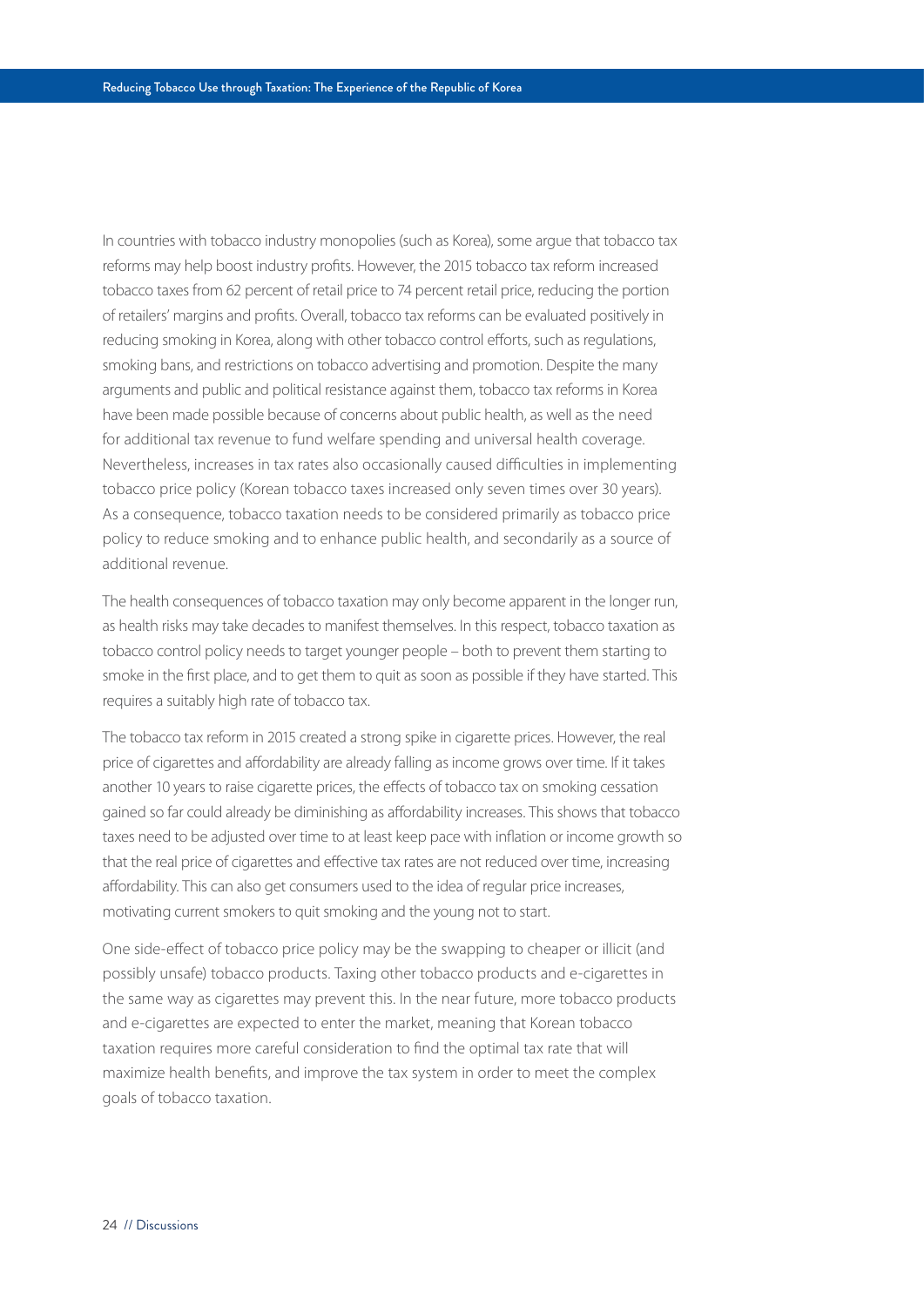# REFERENCES

Choi SE. 2016. "Are Lower Income Smokers More Price Sensitive? The Evidence from Korean Cigarette Tax Increases." *Tobacco Control* Vol. 25(2).

Enforcement Decree of the Act on the Promotion of Saving and Recycling of Resources, Article 11.

Korea Institute of Health and Social Affairs. 2011. *A Study on Health Consequences of Fiscal Policy*. Seoul, KIHSA.

Korea Institute of Public Finance. 2015. *Unhealthy Behavior, Its Interactions, and Health Expenditure*. KIPF, Sejong-si.

Korea Institute of Public Finance. 2017. S*ocioeconomic Effects of Korean Tobacco Tax Reforms.* KIPF, Sejong-si.

Korean Statistical Information Service (KOSIS). Statistics on Smoking. (http://kosis.kr).

Ministry of Health and Welfare, internal documents.

Ministry of Strategy and Finance, Report on charge management (2002–2016).

National Health Insurance Corporation. 2012. *Taxing Unhealthy Behavior and Financing National Health Expenditure*. NHIC. Wonju.

World Health Organization. 2015. Global Health Observatory data repository.

World Health Organization. 2015. *WHO Report on the Global Tobacco Epidemic, 2015.* Geneva, World Health Organization. Appendix I, IX.